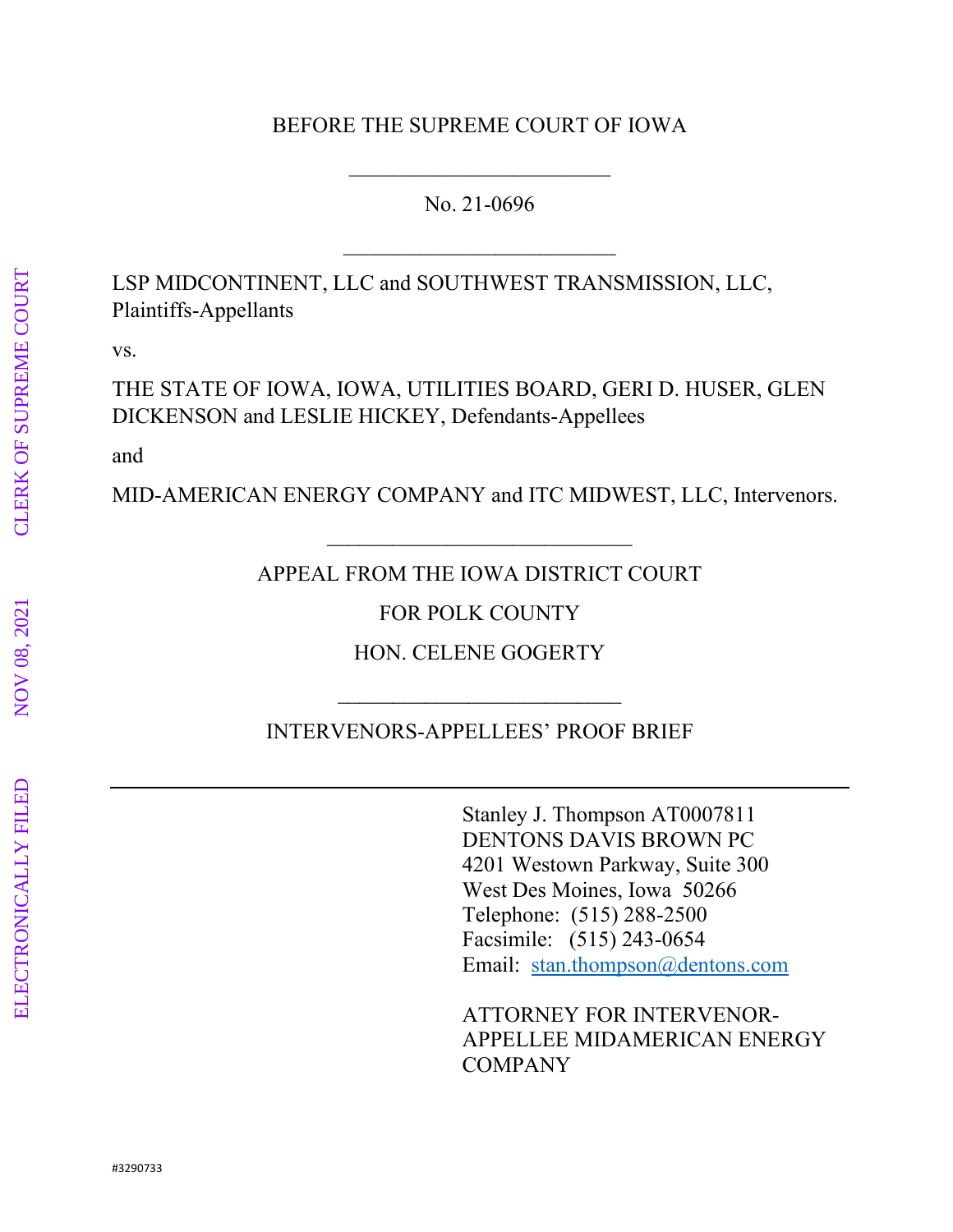# **TABLE OF CONTENTS**

| STATEMENT OF THE ISSUES PRESENTED FOR REVIEW  6                                                                             |
|-----------------------------------------------------------------------------------------------------------------------------|
|                                                                                                                             |
|                                                                                                                             |
|                                                                                                                             |
|                                                                                                                             |
|                                                                                                                             |
| C. Legislature Provided Public Notice and Opportunity for Comment  19                                                       |
|                                                                                                                             |
|                                                                                                                             |
|                                                                                                                             |
|                                                                                                                             |
| THE DISTRICT COURT CORRECTLY GRANTED THE MOTION TO<br>$\mathbf{L}$                                                          |
| THE DISTRICT COURT CORRECTLY DETERMINED LSP FAILED TO<br>$\Pi$ .<br>MAKE THE REQUIRED SHOWING TO MEET THE PUBLIC IMPORTANCE |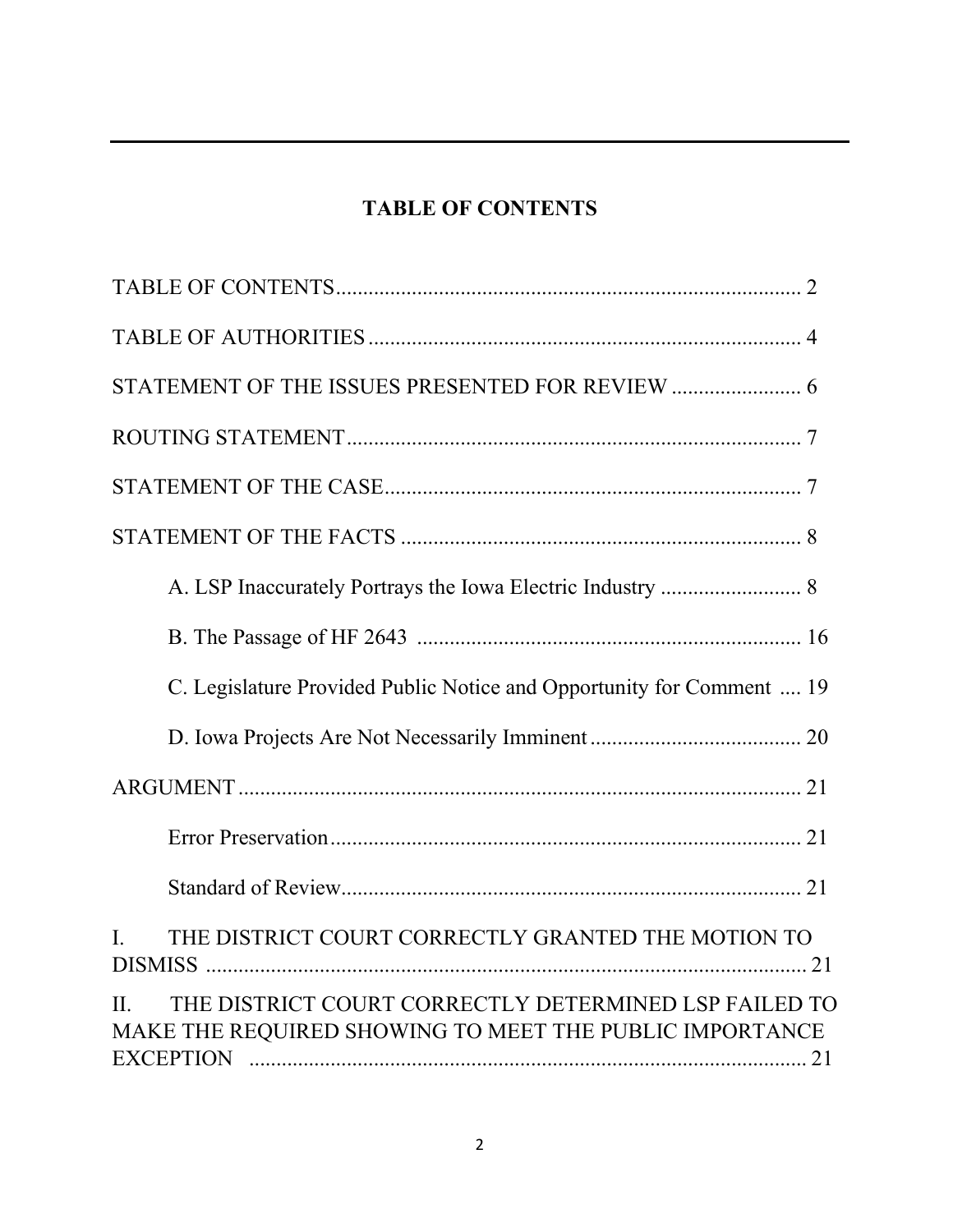| THE DISTRICT COURT CORRECTLY DETERMINED THAT<br>Ш. |  |    |                                                                                                                |  |
|----------------------------------------------------|--|----|----------------------------------------------------------------------------------------------------------------|--|
|                                                    |  |    |                                                                                                                |  |
|                                                    |  | 1. | H.F. 2643 Meets The Single-Subject Requirement in the                                                          |  |
|                                                    |  | 2. |                                                                                                                |  |
|                                                    |  | 3. | Iowa Code Section 478.16 Does Not Violate the Privileges<br>and Immunities Clause of the Iowa Constitution  26 |  |
|                                                    |  |    | B. The District Court Properly Found That LSP Failed to Show Imminent                                          |  |
|                                                    |  |    |                                                                                                                |  |
|                                                    |  |    |                                                                                                                |  |
|                                                    |  |    |                                                                                                                |  |
|                                                    |  |    |                                                                                                                |  |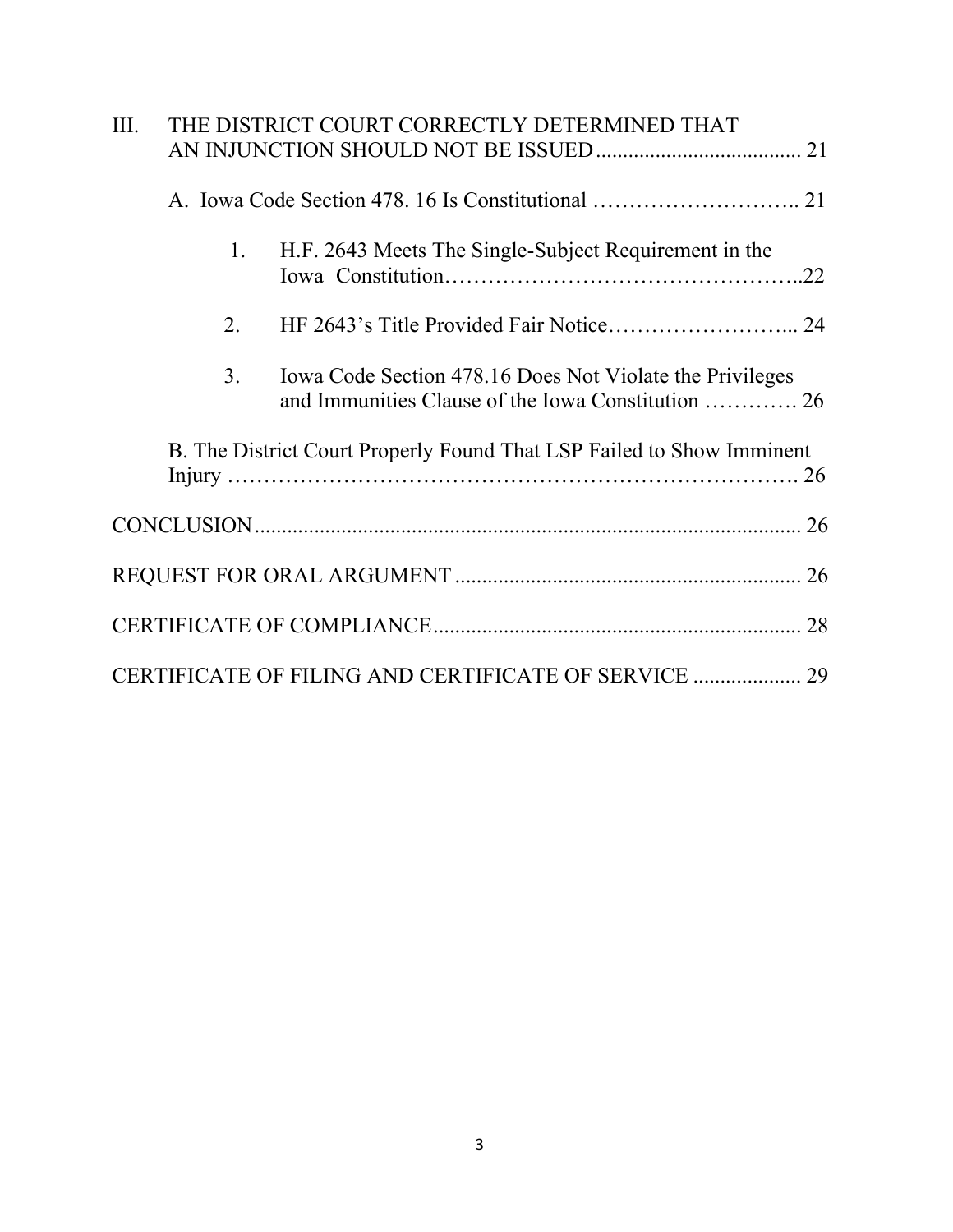# **TABLE OF AUTHORITIES**

# **Case Law:**

| Burlington & Summit Apts. v. Manolato, 233 Iowa 15, 19, 7 N.W. 2d 26, 28        |
|---------------------------------------------------------------------------------|
|                                                                                 |
| Edwards v. Aguillard, 482 U.S. 578, 107 S. Ct. 2573, 96 L.Ed.2d 510 (1987)24    |
| Exxon Corp. v. Governor of Md., 437 U.S. 117, 98 s.Ct.2207, 57 L.Ed.2d 91       |
| Indep. Sch. Dist. of Cedar Rapids v. Iowa Emp. Sec. Comm., 237 Iowa 1301, 1313, |
| Iowa Savings & Loan Ass'n v. Selby, 111 Iowa 402, 82 N.W.2d 968, 969 (1900)     |
| Iowa Citizen/Labor Energy Coalition, Inc. v. Iowa State Commerce                |
| Lee Enterprises v. Iowa State Tax Commission, 162 N.W.2d 730                    |
| Long v. Board of Supervisors, 258 Iowa 1278, 142 N.W.2d 378 (1966)  22          |
| LSP Transmission Holdings, LLC v. Sieben, 954 F.3d 1018 (8th Cir. 2020)         |
|                                                                                 |
| MISO Transmission Owners v. FERC, 819 F. 3d 329 (7th Cir. 2016)  13             |
| Motor Club of Iowa v. Dep't of Trans., 265 N.W.2d 151, 153 (Iowa 1978)25        |
| NextEra Energy Resources LLC v. Iowa Utilities Board, 815 N.W.2d 30             |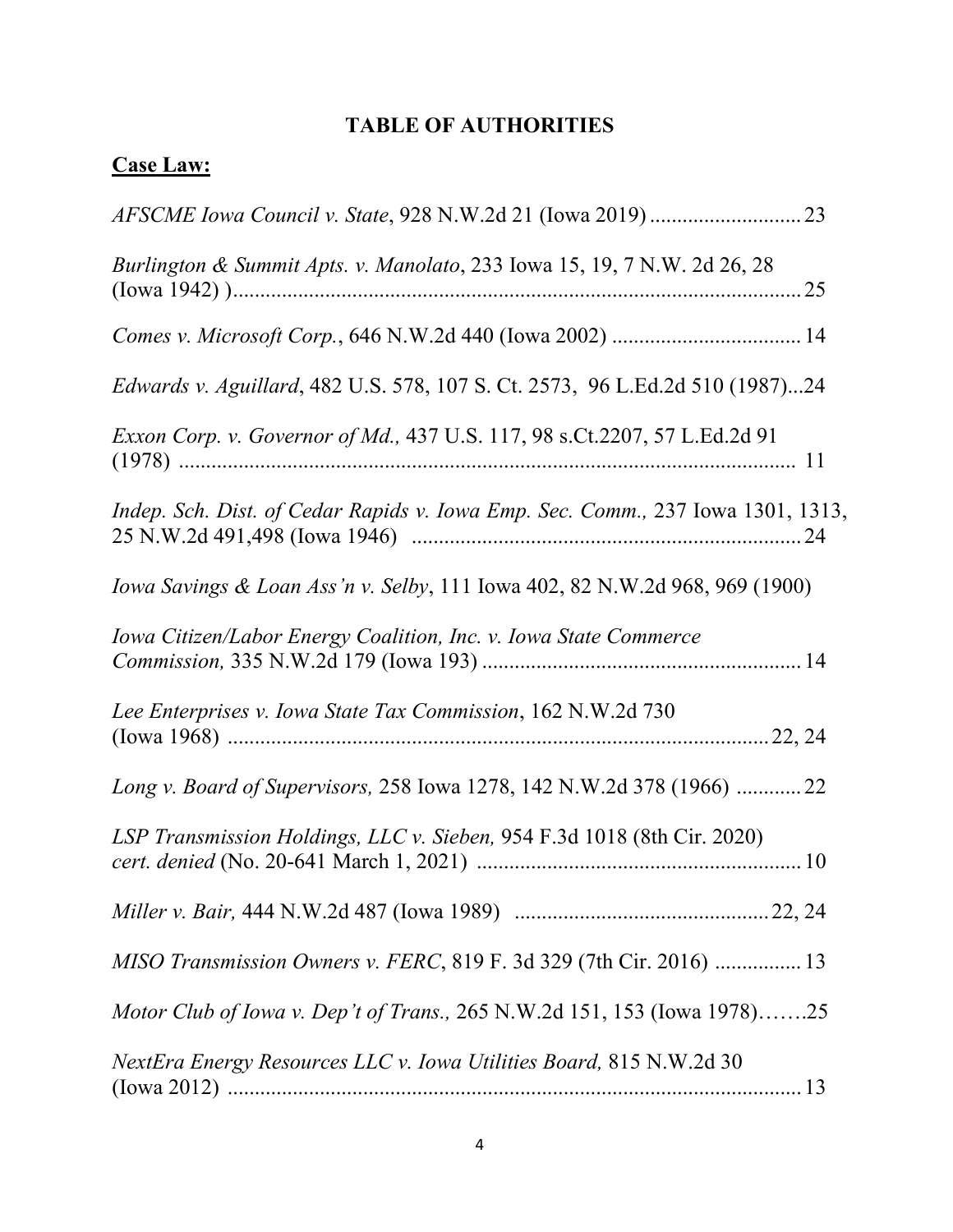| Rush v. Reynolds, 946 N.W.2d 543, 2020 WL 825953 *13 n. 21 (Iowa 2020)25     |  |
|------------------------------------------------------------------------------|--|
|                                                                              |  |
|                                                                              |  |
| State ex. rel. Weir v. County Judge of Davis County, 2 Iowa 280 (1855)22     |  |
| SZ Enterprises, LLC v. Iowa Utilities Board, 850 N.W. 2d 441 (Iowa 2014)  14 |  |
| Transmission Planning & Cost Allocation by Transmission Owning $\&$          |  |
| Utilicorp United, Inc. v. Iowa Util. Bd., 570 N.W.2d 451, 454 (Iowa 1997)25  |  |

# **Statute and Rules:**

# **Other Authorities**

| Op. No. 85-5-1, 1985 W.L. 68969 at 1 (Iowa Att'y Gen. May 1, 1985) 25 |  |
|-----------------------------------------------------------------------|--|
|                                                                       |  |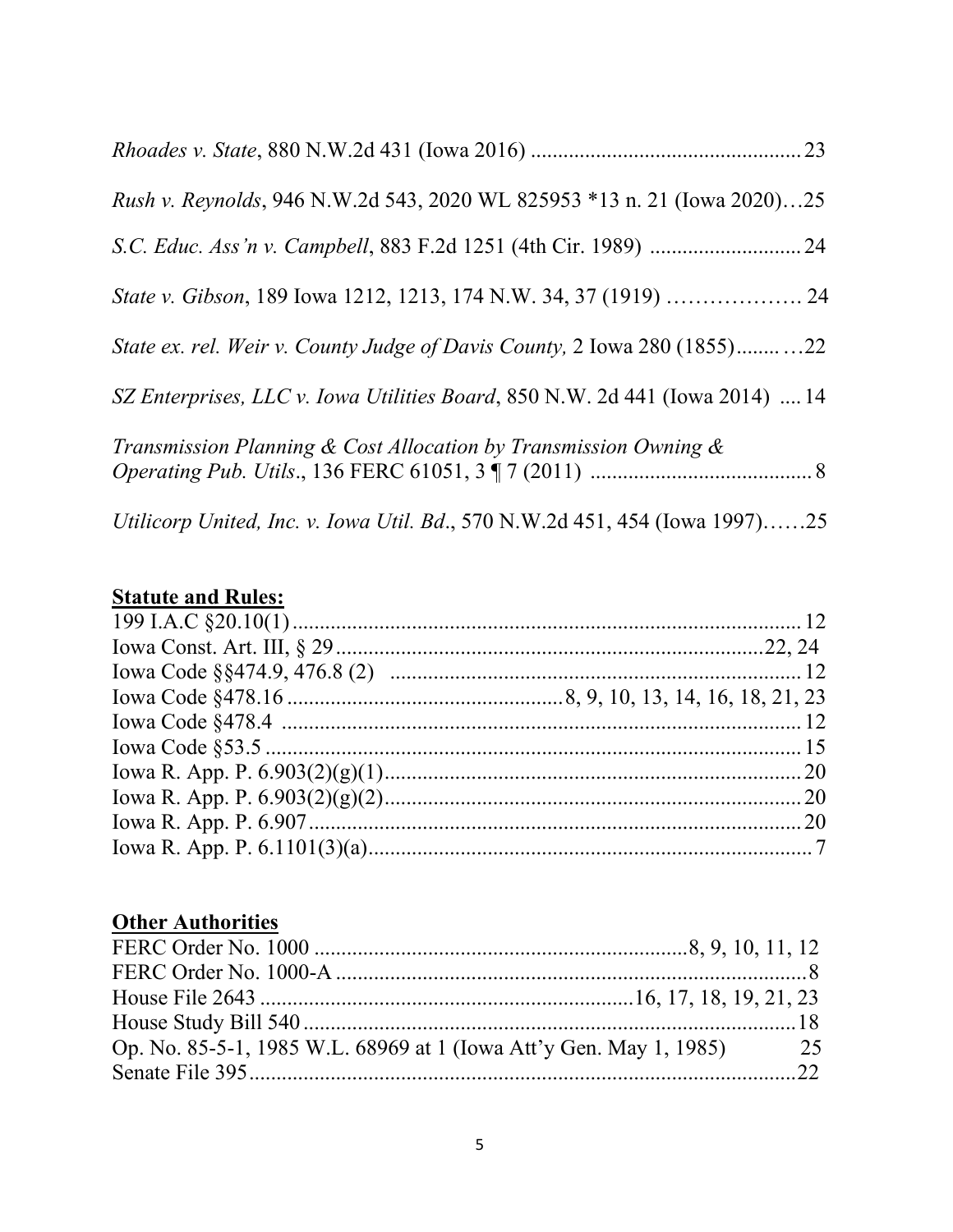### **STATEMENT OF ISSUES PRESENTED FOR REVIEW**

# I. THE DISTRICT COURT CORRECTLY GRANTED THE MOTION TO DISMISS

Iowa R. App. P. 6.903(2)(g)(1) Iowa R. App. P. 6.903(2)(g)(2) Iowa R. App. P. 6.907

### II. THE DISTRICT COURT CORRECTLY DETERMINED LSP FAILED TO MAKE THE REQUIRED SHOWING TO MEET THE PUBLIC IMPORTANCE **EXCEPTION**

III. THE DISTRICT COURT CORRECTLY DETERMINED THAT AN INJUNCTION SHOULD NOT BE ISSUED

### A. Iowa Code Section 478. 16 Is Constitutional

1. H.F. 2643 Meets The Single-Subject Requirement in the Iowa **Constitution** 

*AFSCME Iowa Council v. State*, 928 N.W.2d 21 (Iowa 2019) *Edwards v. Aguillard*[, 482 U.S. 578, 107 S. Ct. 2573, 96 L.Ed.2d 510 \(1987\)](http://www.westlaw.com/Link/Document/FullText?findType=Y&serNum=1987076775&pubNum=0000708&originatingDoc=Ib853424078c711e998e8870e22e55653&refType=RP&fi=co_pp_sp_708_2605&originationContext=document&vr=3.0&rs=cblt1.0&transitionType=DocumentItem&contextData=(sc.Search)#co_pp_sp_708_2605) *Lee Enterprises*, 162 N.W.2d at 734 (Iowa 1968) *Long v. Board of Supervisors,* [258 Iowa 1278, 142 N.W.2d 378 \(1966\)](http://www.westlaw.com/Link/Document/FullText?findType=Y&serNum=1966110886&pubNum=0000595&originatingDoc=Idc98de52ff7611d98ac8f235252e36df&refType=RP&fi=co_pp_sp_595_381&originationContext=document&vr=3.0&rs=cblt1.0&transitionType=DocumentItem&contextData=(sc.DocLink)#co_pp_sp_595_381) *Miller v. Bair,* 444 N.W.2d 487 (Iowa 1989) *Rhoades v. State*[, 880 N.W.2d 43 \(Iowa 2016\)](http://www.westlaw.com/Link/Document/FullText?findType=Y&serNum=2038680033&pubNum=0000595&originatingDoc=Ib853424078c711e998e8870e22e55653&refType=RP&fi=co_pp_sp_595_447&originationContext=document&vr=3.0&rs=cblt1.0&transitionType=DocumentItem&contextData=(sc.Search)#co_pp_sp_595_447) *S.C. Educ. Ass'n v. Campbell*[, 883 F.2d 1251 \(4th Cir. 1989\)](http://www.westlaw.com/Link/Document/FullText?findType=Y&serNum=1989124976&pubNum=0000350&originatingDoc=Ib853424078c711e998e8870e22e55653&refType=RP&fi=co_pp_sp_350_1261&originationContext=document&vr=3.0&rs=cblt1.0&transitionType=DocumentItem&contextData=(sc.Search)#co_pp_sp_350_1261) *[State ex. rel. Weir v. County Judge of Davis County,](http://www.westlaw.com/Link/Document/FullText?findType=Y&serNum=1855001127&pubNum=0000444&originatingDoc=Idc98de52ff7611d98ac8f235252e36df&refType=RP&fi=co_pp_sp_444_283&originationContext=document&vr=3.0&rs=cblt1.0&transitionType=DocumentItem&contextData=(sc.DocLink)#co_pp_sp_444_283)* 2 Iowa 280 (1855) Senate File 395

2. HF 2643's Title Provided Fair Notice.

*Burlington & Summit Apts. v. Manolato*, 233 Iowa 15, 19, 7 N.W. 2d 26, 28 (Iowa 1942) *Indep. Sch. Dist. of Cedar Rapids v. Iowa Emp. Sec. Comm., 237 Iowa 1301,* 1313, 25 N.W.2d 491,498 (Iowa 1946) *Iowa Savings & Loan Ass'n v. Selby*, 111 Iowa 402, 82 N.W.2d 968, 969 (1900) *Motor Club of Iowa v. Dep't of Trans.,* 265 N.W.2d 151, 153 (Iowa 1978)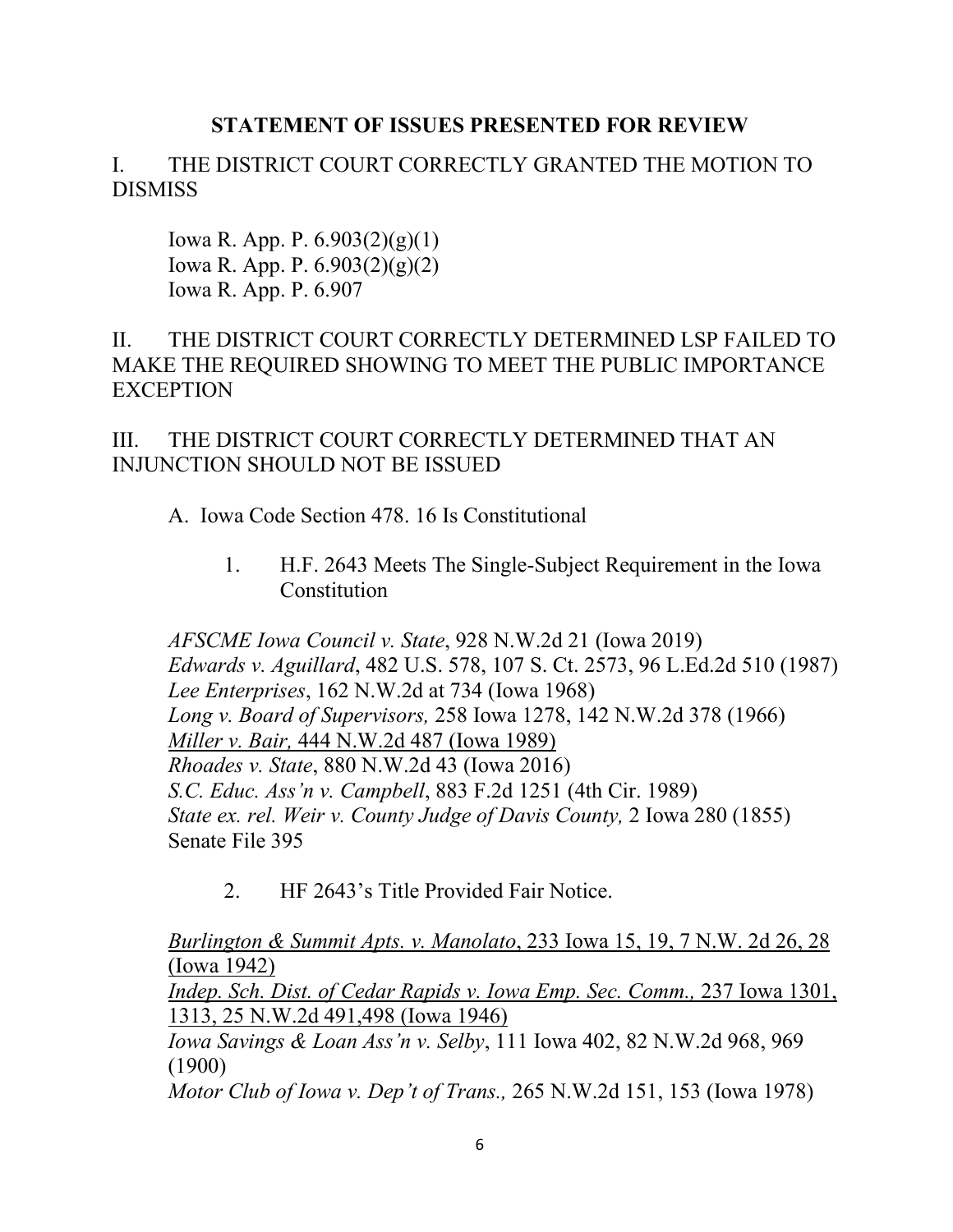*Rush v. Reynolds*, 946 N.W.2d 543, 2020 WL 825953 \*13 n. 21 (Iowa 2020) *State v. Gibson*, 189 Iowa 1212, 1213, 174 N.W. 34, 37 (1919) *Utilicorp United, Inc. v. Iowa Util. Bd*., 570 N.W.2d 451, 454 (Iowa 1997 Article III section 29 Op. No. 85-5-1, 1985 W.L. 68969 at 1 (Iowa Att'y Gen. May 1, 1985)

- 3. Iowa Code Section 478.16 Does Not Violate the Privileges and Immunities Clause of the Iowa Constitution.
- B. The District Court Properly Found That LSP Failed To Show Imminent Injury

#### **ROUTING STATEMENT**

This appeal should be routed to the Court of Appeals because it involves issues of existing legal principles. I.R.A.P. 6.1101(3)(a).

#### **STATEMENT OF THE CASE**

LSP Midcontinent, LLC and Southwest Transmission, LLC (collectively "LSP") filed the petition on October 14, 2020 and sought, among other things, a temporary injunction to enjoin the effectiveness of Iowa Code §478.16.

On November 17, 2020, MidAmerican Energy Company ("MidAmerican") filed an application to intervene. After hearing on the resisted applications for intervention, the court granted MidAmerican's application on January 11, 2021.

After hearing the motion to dismiss filed by the Iowa Utilities Board ("IUB") and other defendants and the motion for temporary injunctive relief, the court granted the motion to dismiss on March 25, 2021. Plaintiffs' resisted requests for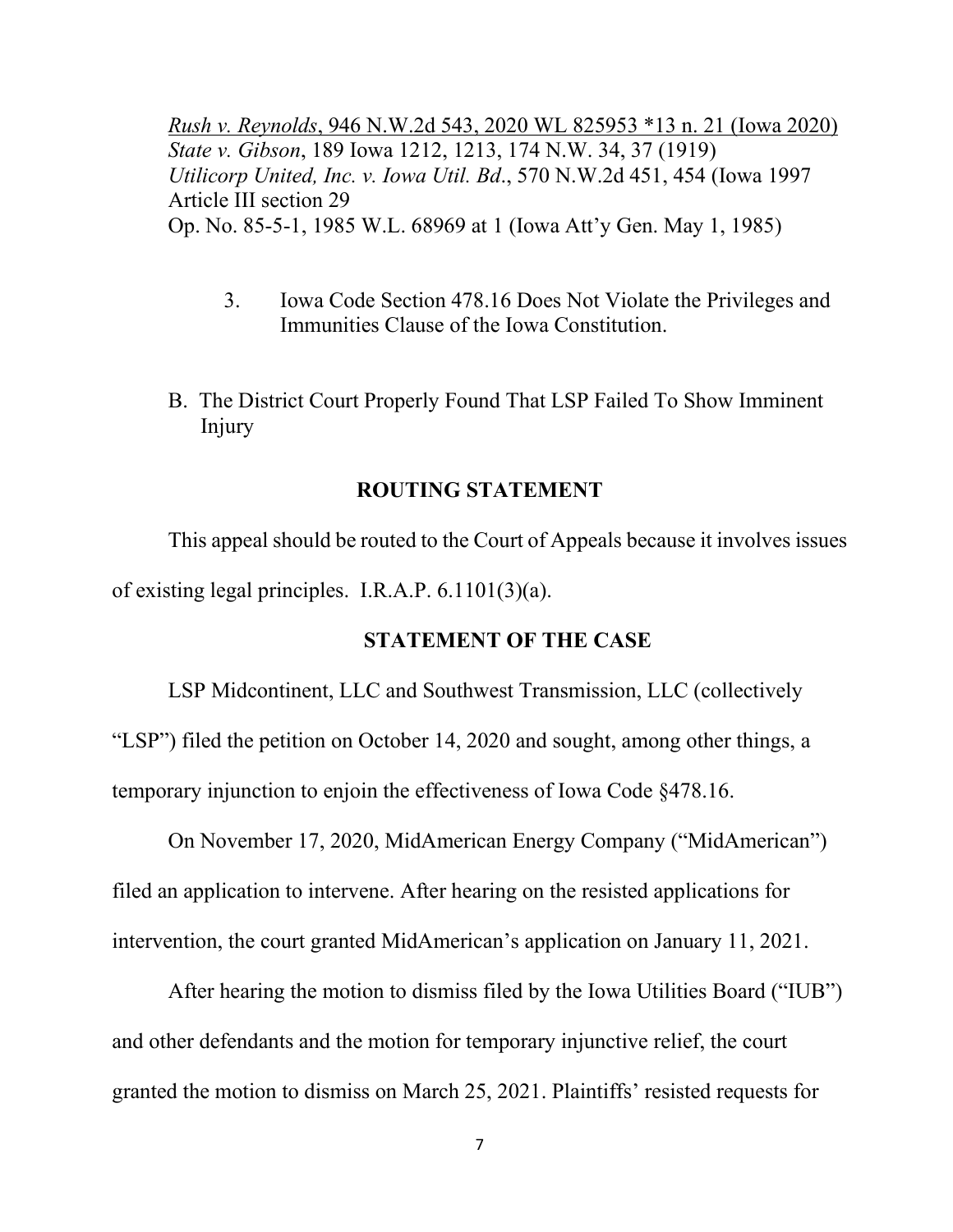reconsideration were denied on April 23, 2021. The notice of appeal was filed on May 5, 2021.

#### **STATEMENT OF FACTS**

#### **A. LSP Inaccurately Portrays the Iowa Electric Industry**

LSP claims the enactment of Iowa Code §478.16 is a "drastic change" in bidding for transmission line projects in Iowa. That characterization is simply not accurate.

Incumbent electric transmission owners had a long-standing federal right of first refusal ("ROFR") for construction of new transmission lines. See *Transmission Planning & Cost Allocation by Transmission Owning & Operating Pub. Utils*., 136 FERC 61051,  $3 \nvert 7(2011)$ . However, the "drastic" change, if any, occurred when Federal Energy Regulatory Commission ("FERC") issued Order No. 1000 which took away the federal ROFR for a subset of regional transmission projects. Despite such change, Order No. 1000 nonetheless allowed states to continue the status quo of using a ROFR for transmission line projects within their boundaries.

In fact, FERC carefully and continually referred to "federal" ROFR which purposefully left wide open the possibility of state ROFRs. Multiple footnotes in Orders No. [1](#page-7-0)000 and 1000-A demonstrate this fact.<sup>1</sup>

<span id="page-7-0"></span><sup>&</sup>lt;sup>1</sup> In particular, footnotes in Order No. 1000 provide:

<sup>227. [</sup>N]othing in this Final Rule is intended to limit, preempt, or otherwise affect state or local laws or regulations with respect to construction of transmission facilities, including but not limited to authority over siting or permitting of transmission facilities.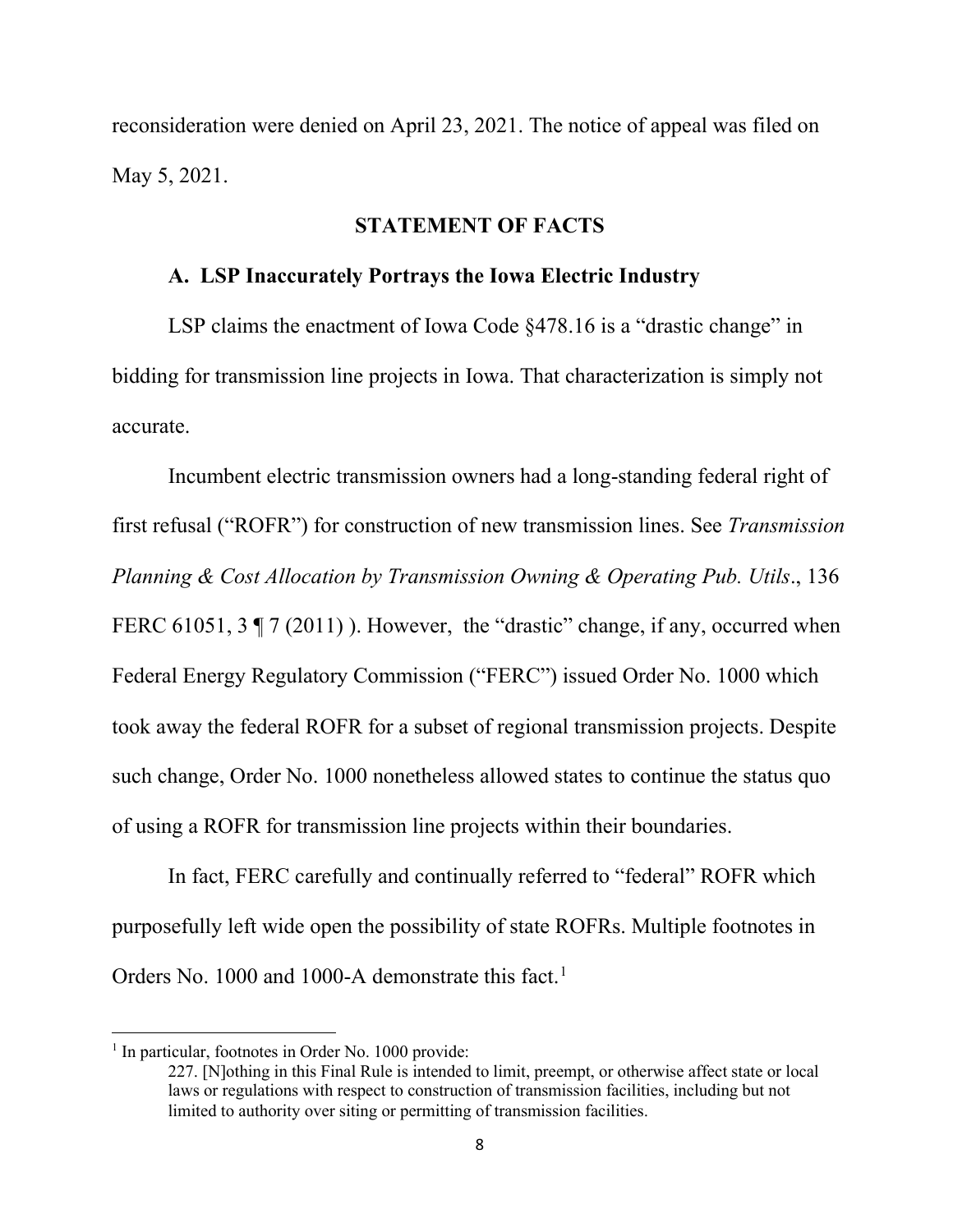LSP has challenged the constitutionality of Iowa Code §478.16 which, in effect, grants an incumbent electric transmission owner a ROFR to construct, own, and maintain its own electric transmission lines. LSP and others overlook the historical role states play in siting, permitting and construction of transmission lines within a state which is at the heart of Iowa Code §478.16.

MidAmerican is a heavily regulated utility who provides an essential service to Iowa customers. The IUB regulates every aspect of MidAmerican's business, including how responsive it is to end-user reliability issues. Additionally, that regulatory scheme specifically includes rates which must be reasonable and cost based. A non-incumbent, like LSP, is not subject to the same regulatory compact to provide services. The need to provide Iowa electric consumers with a reliable, quality service outweighs speculative claims of price savings from an out-of-state company who does not have to be responsive to local issues and concerns.

<sup>253. [</sup>T]he Commission purposely refers to "federal rights of first refusal" in this Final Rule because the Commission's action on this issue in this Final Rule addresses only rights of first refusal that are created by provisions in Commission-jurisdictional tariffs or agreements. Nothing in this Final Rule is intended to limit, preempt, or otherwise affect state or local laws or regulations with respect to construction of transmission facilities, including but not limited to authority over siting or permitting of transmission facilities.

<sup>287.</sup> The Commission acknowledges that there may be restrictions on the construction of transmission facilities by nonincumbent transmission providers under rules or regulations enforced by other jurisdictions.

Order No. 1000-A states:

<sup>187. [</sup>W]e recognize, as we did in Order No. 1000, that the states have a significant jurisdictional role in the siting, permitting, and construction of transmission facilities . . .

<sup>188.</sup> We recognize that such decisions are normally made at the state level.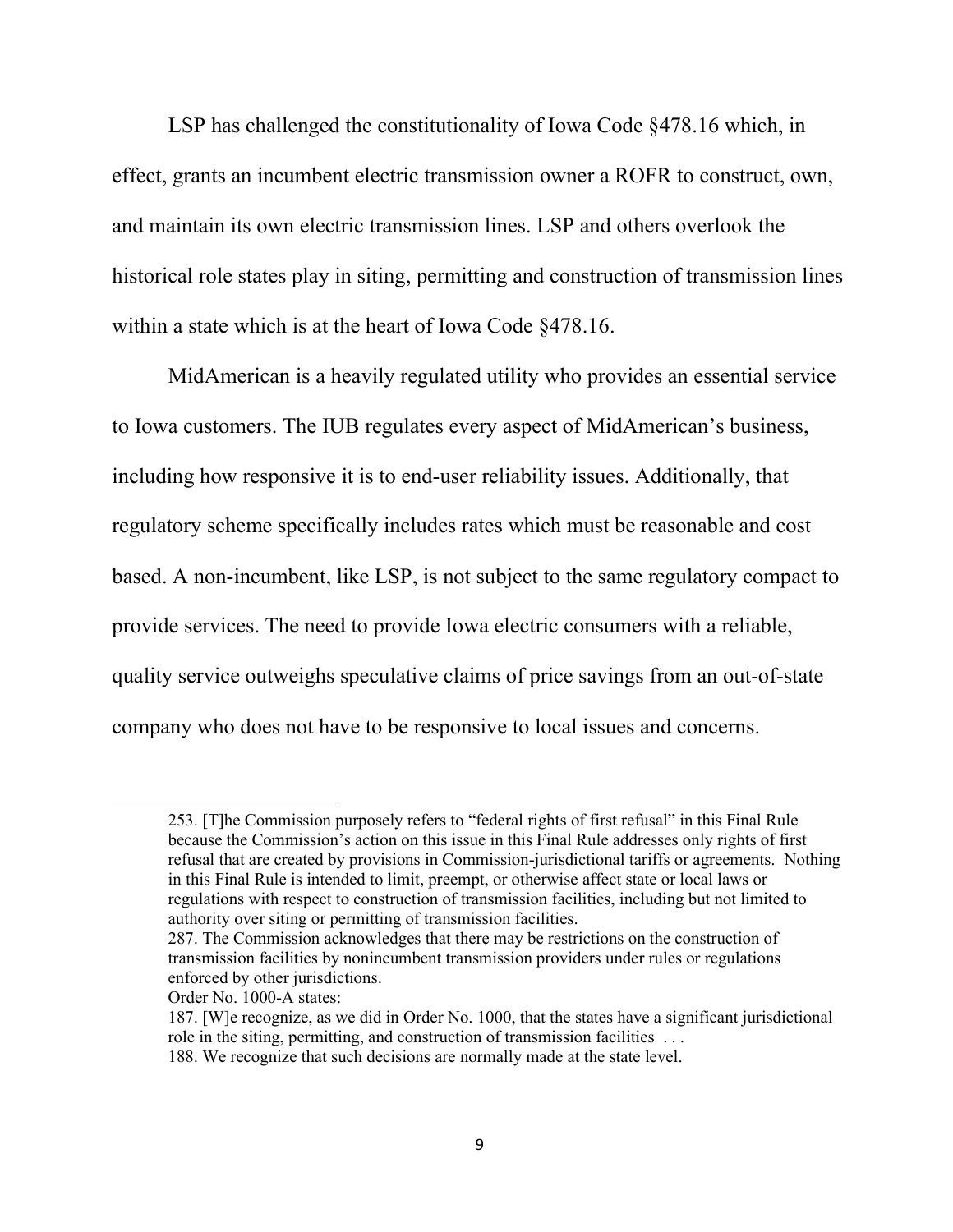The Iowa Legislature determined that a ROFR to construct a company's own transmission lines made sense. In doing so, Iowa joined other midwestern states (Minnesota, North Dakota, South Dakota, Nebraska and Oklahoma) who previously enacted identical statutes.

Prior to Iowa's enactment of Iowa Code §478.16, Minnesota enacted an identical statutory provision with a ROFR in favor of Minnesota incumbent electric transmission owners. Not surprisingly, LSP challenged the constitutionality of that statute on Commerce Clause grounds. LSP lost at the federal district court, lost at the 8th Circuit and even sought a writ of certiorari, which the U.S. Supreme Court denied earlier this year. See *LSP Transmission Holdings, LLC v. Sieben,* 954 F.3d 1018 (8th Cir. 2020) *cert. denied* (No. 20-641 March 1, 2021).

The *LSP* court recognized that even though Order 1000 changed electric transmission planning and cost allocation requirements for public utility transmission providers, states maintained the right to regulate electric transmission lines consistent with longstanding state regulatory authority over certain matters that are relevant to transmission planning and expansion, such as siting, permitting, and construction, and nothing in Order 1000 involved an exercise of siting, permitting, and construction authority. *Id.* at 1023-24, 1028 (internal citations omitted).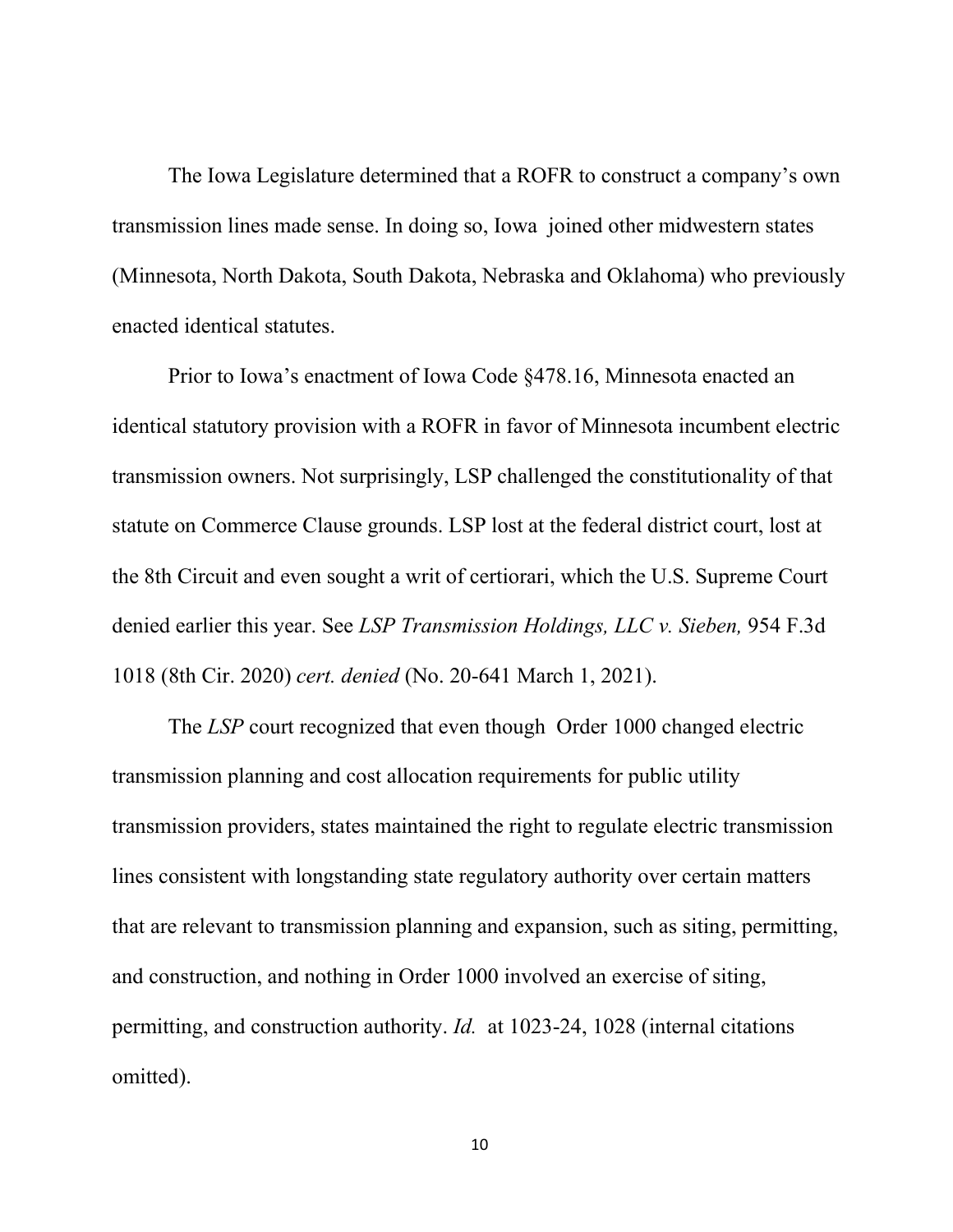The building of transmission lines inheres in the processes of siting, permitting, and constructing, which are integral to transmission planning and expansion. *Id.* at 1028-29 ("As the Supreme Court aptly stated, "We cannot ... accept appellants' underlying notion that the Commerce Clause protects the particular structure or methods of operation in a ... market." *[Exxon Corp. v.](http://www.westlaw.com/Link/Document/FullText?findType=Y&serNum=1978114261&pubNum=0000780&originatingDoc=I75143ee06ef711ea99df8ae889484d86&refType=RP&fi=co_pp_sp_780_127&originationContext=document&vr=3.0&rs=cblt1.0&transitionType=DocumentItem&contextData=(sc.Search)#co_pp_sp_780_127)  Governor of Md.*[, 437 U.S. 117, 127, 98 S.Ct. 2207, 57 L.Ed.2d 91 \(1978\)\)](http://www.westlaw.com/Link/Document/FullText?findType=Y&serNum=1978114261&pubNum=0000780&originatingDoc=I75143ee06ef711ea99df8ae889484d86&refType=RP&fi=co_pp_sp_780_127&originationContext=document&vr=3.0&rs=cblt1.0&transitionType=DocumentItem&contextData=(sc.Search)#co_pp_sp_780_127). FERC left such control to the states and continues to recognize the important role states play in regulating the siting, permitting, and constructing of transmission lines as transmission needs are planned and expanded. *Id.* at 1029-1030.

In 2020, Iowa followed the trend set by other midwestern states by enacting an identical ROFR statute.

Enactment of a ROFR statute "preserve[s] the historically-proven status quo for the construction and maintenance of electric transmission lines." *Id*. That goal was within the purview of a state's legitimate interest in regulating the intrastate transmission of electric energy. *Id*. Put differently, "unlike the regulation of natural gas, a field in which FERC has jurisdiction both over pricing and over the siting of interstate lines, the states retain authority over the location and construction of electrical transmission lines." *Id*.

The 8th Circuit's recent *LSP* decision addressed other important issues: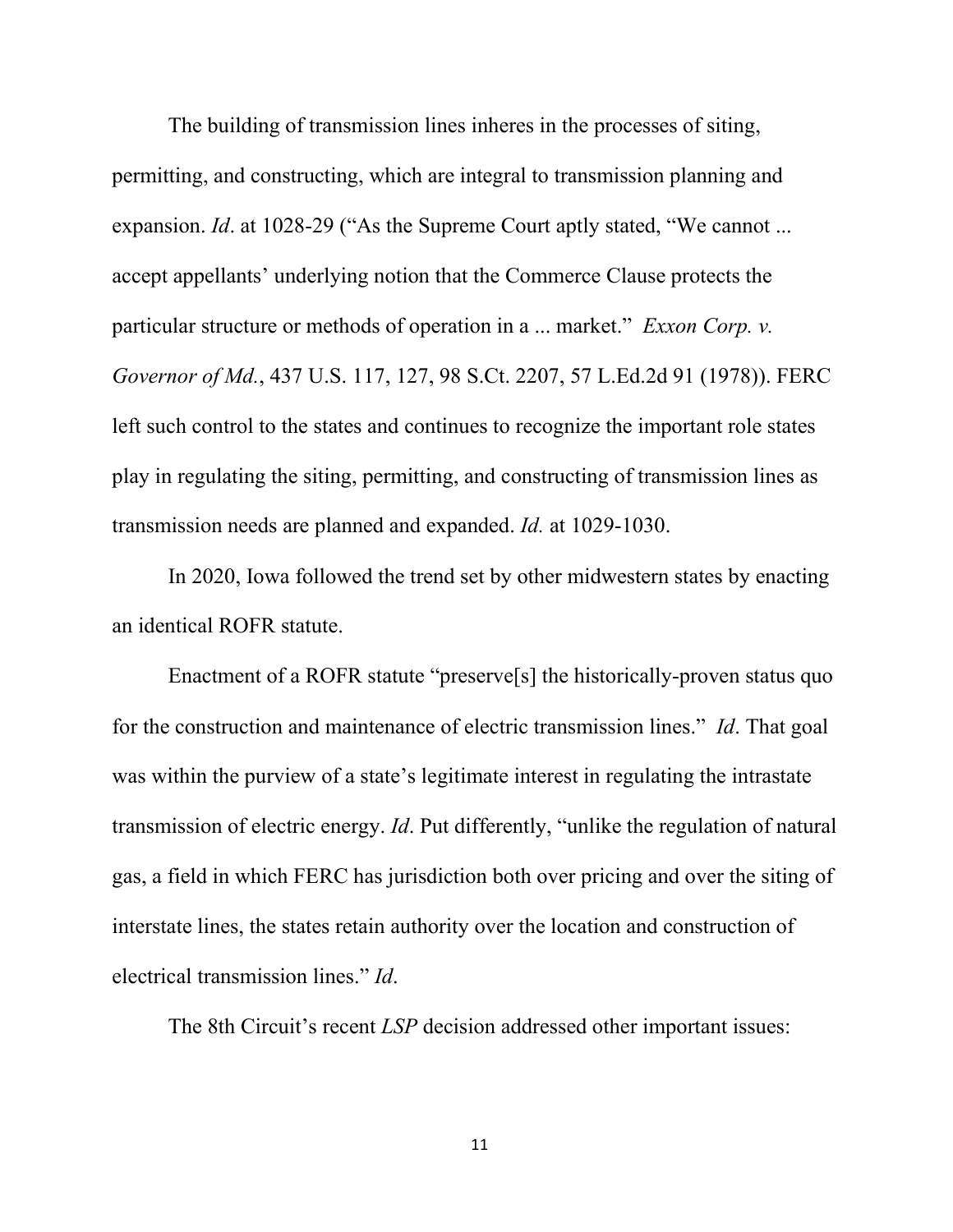- Because many of the entities that own existing transmission facilities in Minnesota were regulated public utilities, who served captive markets and have monopolies with respect to the sale of electricity to consumers and because LSP, was an unregulated transmission company, they were *not* similarly situated to the existing transmission line owners with a ROFR and, accordingly the Minnesota ROFR law did not discriminate against LSP.
- It was a reasonable purpose in regulating electricity to provide consumers with adequate and reliable services at reasonable rates.
- State police power includes regulating utilities and such state regulation **i**nherently involved siting, permitting, and constructing transmission lines.
- Incumbents are not obligated to exercise their ROFRs, and some incumbents may not be obligated by their states' public utilities or service commissions to build federally-approved transmission lines. Moreover, FERC's Order 1000 did not eliminate the federal ROFR for incumbents not selected in regional transmission plans for purposes of cost allocation.

#### *Id.*

LSP further suggests that a ROFR will result in price gouging of electric consumers. Not true. A key difference exists between LSP and MidAmerican. MidAmerican's rates are regulated and set by the IUB. See Iowa Code §§474.9, 476.8 (2); 199 I.A.C §20.10(1) (Ex. I Rowley Aff. ¶2). LSP 's rates are not regulated by the IUB. Moreover, the costs for construction of transmission lines by MidAmerican are regulated and reviewed by the IUB. See Iowa Code §478.4.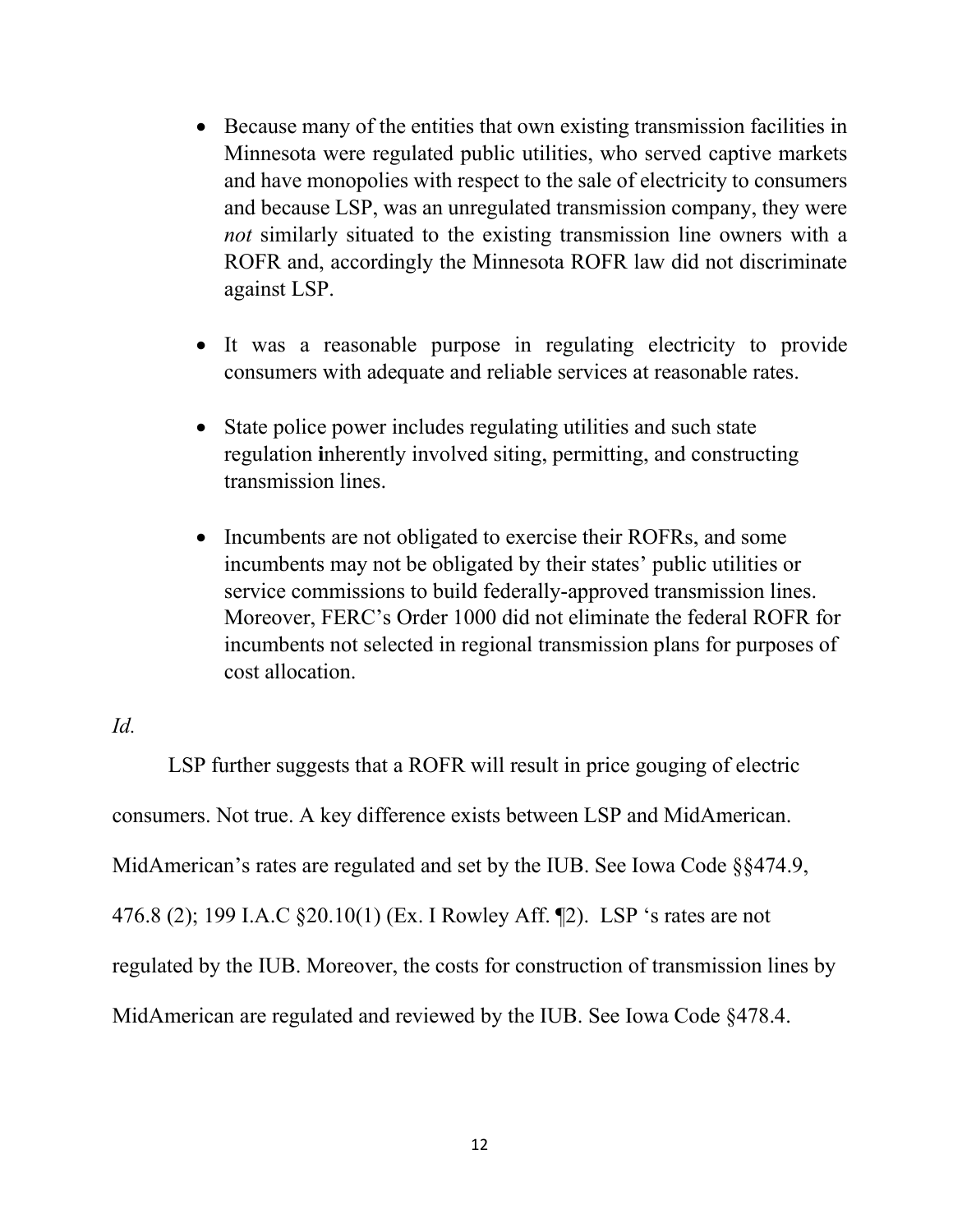The difference between an Iowa regulated utility like MidAmerican and an out-of-state company like LSP, that is *not* subject to IUB rate and service regulations, has been noted by the Iowa Supreme Court when addressing equal protection challenges. See *NextEra Energy Resources LLC v. Iowa Utilities Board,*  815 N.W.2d 30, 46-47 (Iowa 2012).

In addition to these differences, several other reasons demonstrate that "price gouging" cannot occur under the ROFR provided in Iowa Code §478.16.

First, MidAmerican's retail rates must be "just and reasonable and the return on equity recovered in retail rates is also set by the IUB. (Ex. I).

Second, transmission costs are subject to a prudency review by the IUB, return on equity is subject to FERC approval, and MidAmerican selects its suppliers, vendors and contractors for such projects through competitive bidding processes. These are the same mechanisms used effectively by the IUB and MidAmerican to ensure reliable and affordable service for retail customers. (Ex. I, Rowley Aff.).

Valid policy concerns also support a ROFR for an incumbent electric transmission owner. A non-incumbent electric transmission owner, like LSP, has no incentive to be responsive to a complaint by an Iowa retail electric customer. See *MISO Transmission Owners v. FERC*, 819 F. 3d 329, 335 (7th Cir. 2016) (ROFR can provide a quick resolution of reliability problems). A non-incumbent is only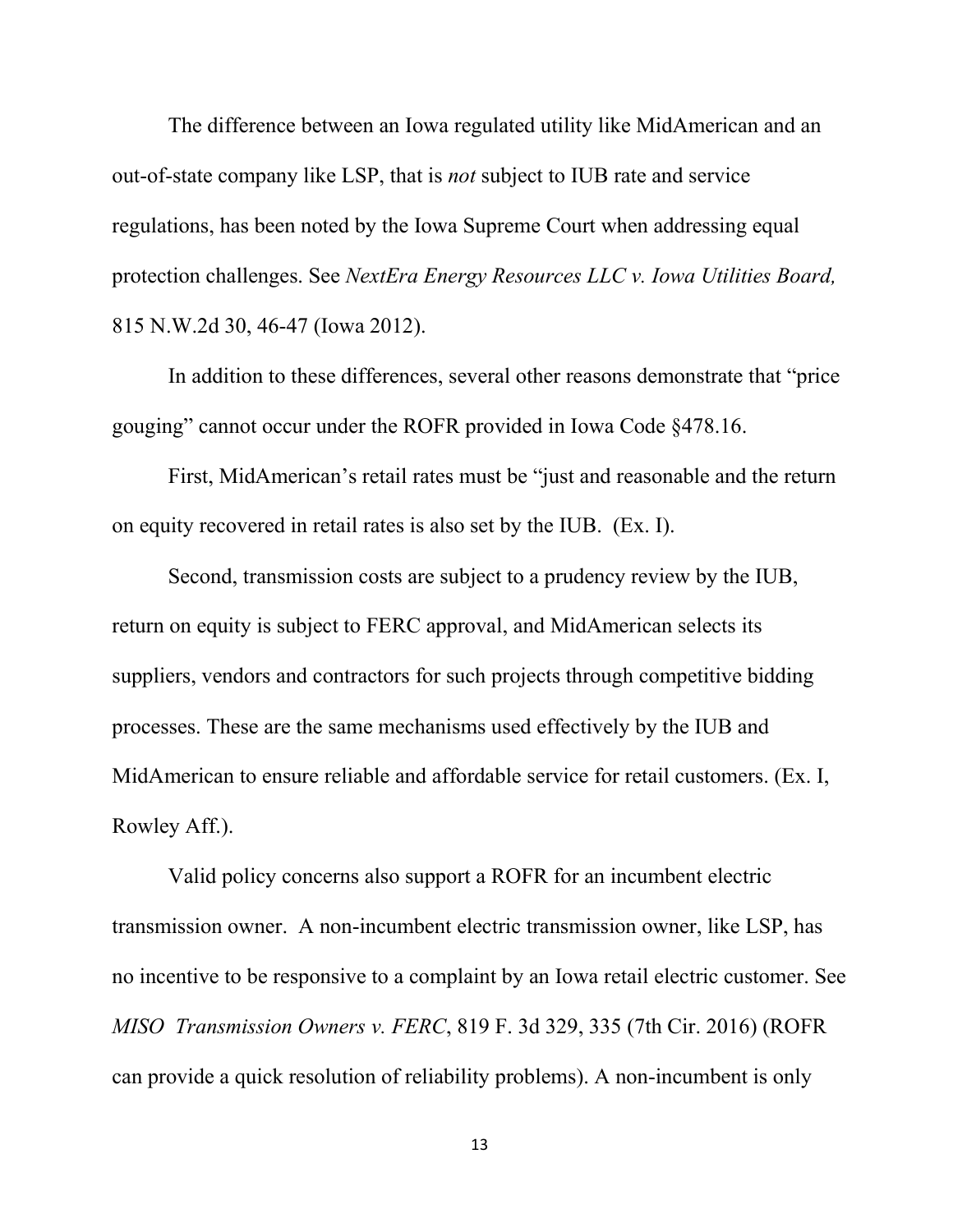responsive to the FERC, which has sole jurisdiction over transmission rates. Even local electric distribution utilities have limited ability to force a non-incumbent to be responsive to local retail customer concerns. (Ex. I, Rowley Aff.).

In contrast, MidAmerican is vertically integrated, meaning that MidAmerican owns and operates generation, transmission and distribution assets for the benefit of retail customers, subject to the IUB's jurisdiction. MidAmerican must, therefore, be responsive to Iowa retail electric customers, who also have an interest in affordable transmission rates. (Ex. I, Rowley Aff.).

Iowa courts have recognized the importance of having a reliable, essential service provided by a utility with an exclusive franchise because safeguards are implemented through heavy regulation, including rates. See *Iowa Citizen/Labor Energy Coalition, Inc. v. Iowa State Commerce Commission,* 335 N.W.2d 179, 182 (Iowa 193) (recognized that utilities are generally extensively regulated, had monopoly status and provide an essential service); *SZ Enterprises, LLC v. Iowa Utilities Board*, 850 N.W. 2d 441, 462 (Iowa 2014) (IUB advocated that regulated monopolies need to have the ability to recover their reasonable costs in order to provide service to the public).

Concerns over market power are not well-taken given the Legislature's prerogative in enacting Iowa Code §478.16. See *[Comes v. Microsoft Corp.](https://protect-eu.mimecast.com/s/TNMqCqYRgt88MVPPcZdAGP)*, 646 [N.W.2d 440](https://protect-eu.mimecast.com/s/TNMqCqYRgt88MVPPcZdAGP) (Iowa 2002) (Supreme Court's goal in interpreting the Iowa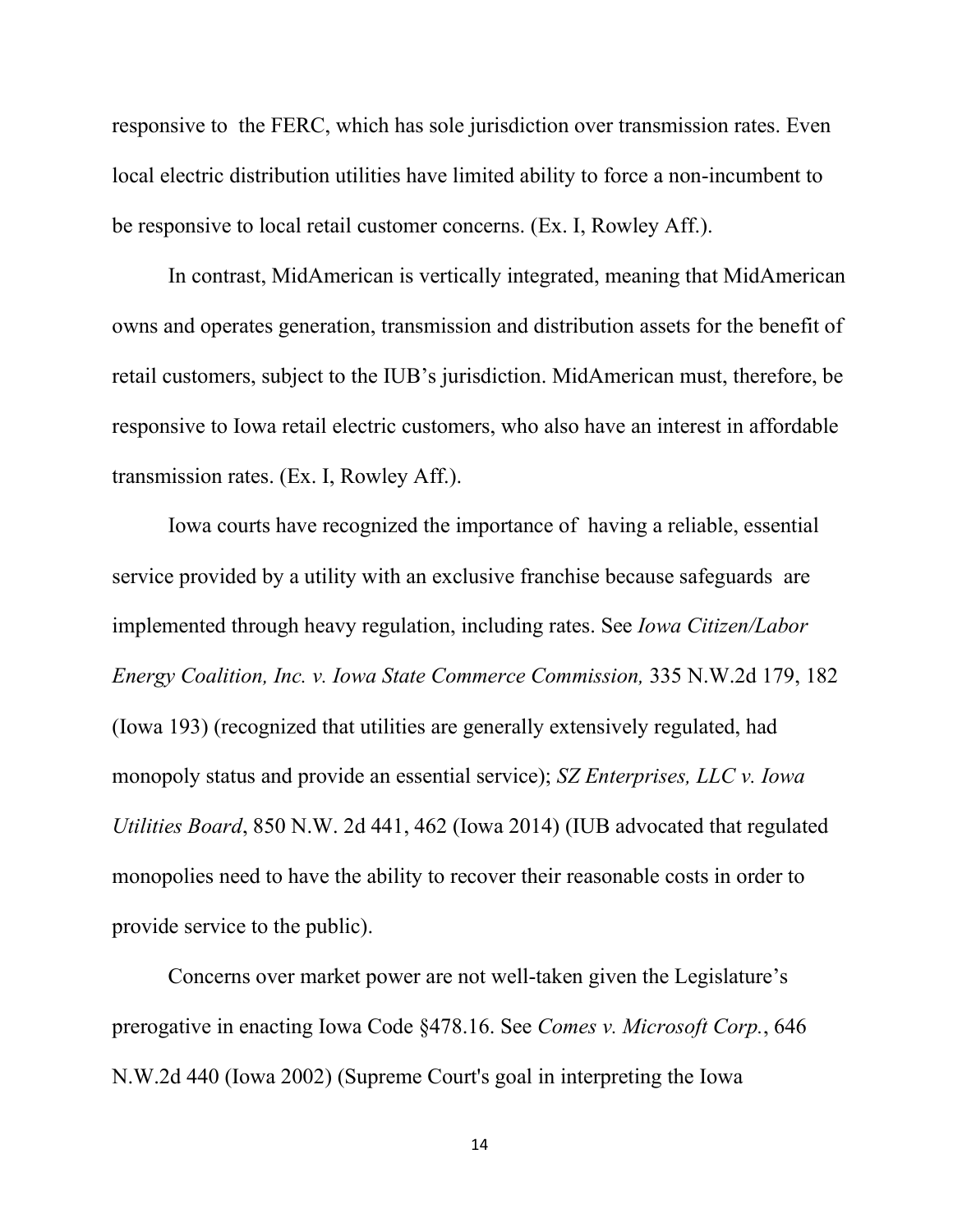Competition Law, including Iowa Code §53.5 addressing monopolies, is to give effect to purpose and intent of the Legislature).

LSP comments on "on-going maintenance" which is part of the Midcontinent Independent system Operator, Inc's ("MISO") requirements. (LSP Br. p. 87 fn 10). Those requirements appear to be designed to assure the entity that owns and is responsible for maintaining the line will still be operating when a line needs to be replaced. Concern exists within the industry that non-incumbent transmission developers may set up special purpose entities that are not adequately structured or capitalized, or otherwise lack the assets it may take to operate, maintain, repair and timely replace the line (if, for example, a natural disaster were to happen). Conversely, Incumbent Electric Transmission Owners have the financial and operational wherewithal to quickly react to disasters. The derecho storm that damaged many parts of Iowa in August of 2020 exemplified the need that arises for quick action when certain natural disasters occur. Replacing multiple miles of line on the ground requires spare inventories of structures, conductor and other materials as well as on-site engineering teams to figure out what happened and quickly design the replacement. This must take place in hours or days, not in the months and years that non-incumbents typically perform in.

The MISO Selected Developer Agreement requires the developer to "construct, implement, own, operate, maintain, repair, and *restore* all Competitive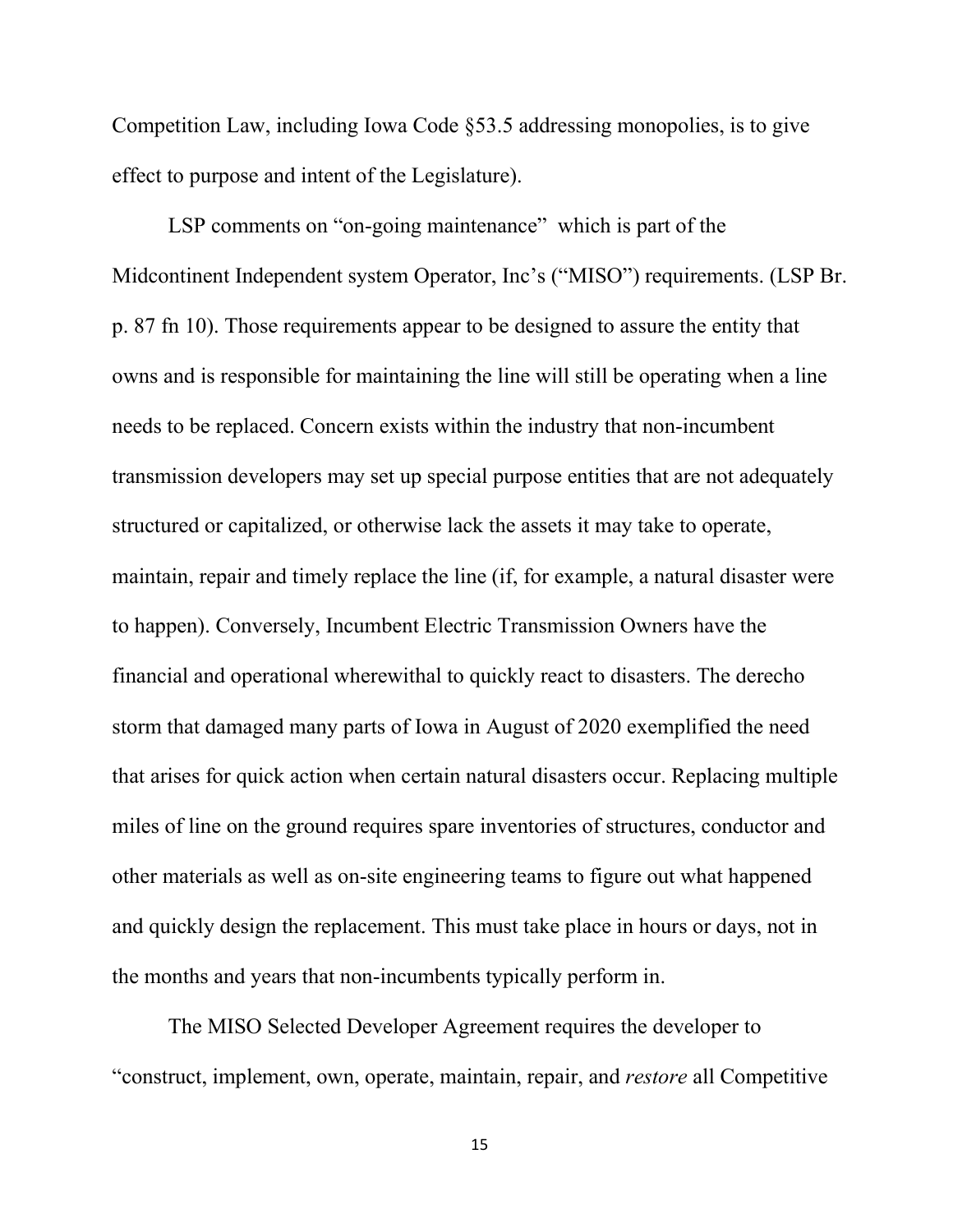Transmission Facilities associated with the Project pursuant to the [MISO Open Access Transmission, Energy and Operating Reserve Markets Tariff ] ("Tariff") and this Agreement." (MISO Tariff, Attachment FF, Appendix 1 Selected Developer Agreement, pp. 437, 440-442). However, once a developer *completes construction* of a transmission line, the Selected Developer Agreement *terminates* and the developer is no longer under an obligation to restore the Competitive Transmission Facilities following a catastrophic event. (MISO Tariff, Attachment FF, Appendix 1, Selected Developer Agreement, p. 448). The clear implication is that if a non-incumbent builds a transmission line in Iowa under the Iowa statute, they no longer have the obligation under the MISO tariff to demonstrate ongoing abilities to perform, including ongoing ability to restore.

In contrast, as a rate regulated utility, MidAmerican has an inherent obligation outside of the MISO paradigm to reliably serve customers which requires MidAmerican to remain capable and proficient in maintaining and restoring damaged transmission lines service; there is no such assurance with a nonincumbent developer that is not similarly motivated or required to serve ultimate customers.

For these reasons, the economic arguments made by LSP and in the amicus brief by the Coalition of MISO Transmission Customers (which in large part were rejected by the 8th Circuit last year in *LSP*) miss the mark.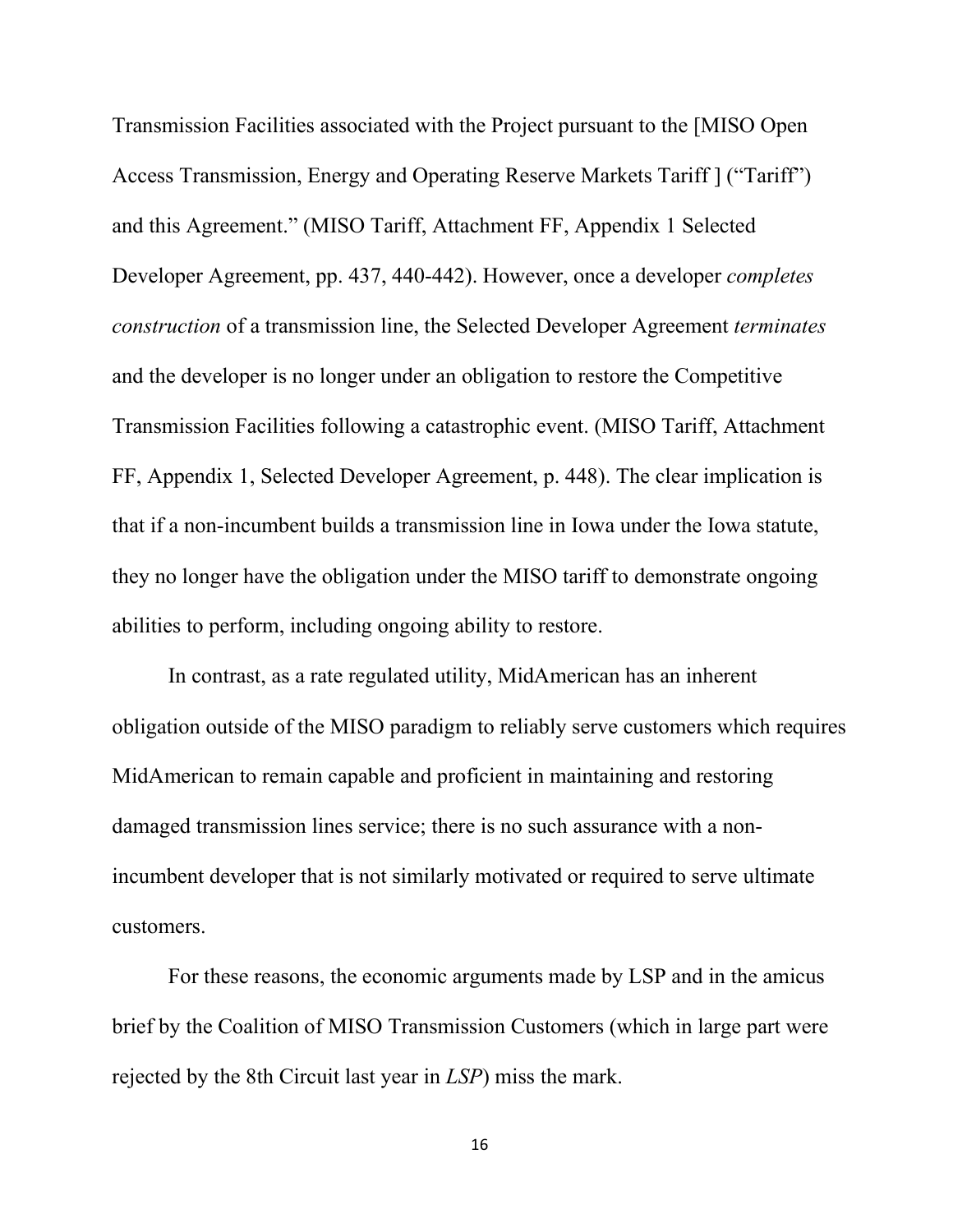#### **B. The Passage of HF 2643**

The 88th General Assembly of the Iowa Legislature was scheduled to convene on January 13, 2020 and adjourn on April 21, 2020. (Ex. C). The Session was abruptly suspended on March 15, 2020 due to the effects of COVID-19. (Ex. D). The Legislature reconvened on June 3, 2020 and stayed in session for 11 days. (Ex. D, Ex. G).

The actions by the Legislature in enacting Iowa Code §478.16 were not done in the "dark of night" as suggested by LSP. In fact, LSP's representation of the legislative history is riddled with inaccuracies and omissions.

For example, LSP inappropriately parses the comments of Senator Breitbach. Those comments, when taken in context and in their entirety, were not misleading and addressed each portion of the bill. (Ex 2 p. 2-3). Contrary to any assertion by LSP, Senator Breitbach accurately indicated during legislative debate that the House in a prior session had committee hearings on a bill which at that time included a ROFR provision. (Ex. 2 p.6-8).

LSP fails to mention that when a senator requested additional time to review the legislation during floor debate, that request was granted. (Ex. J p. 40-Senator Bisignano). No "dark of night" tactics there.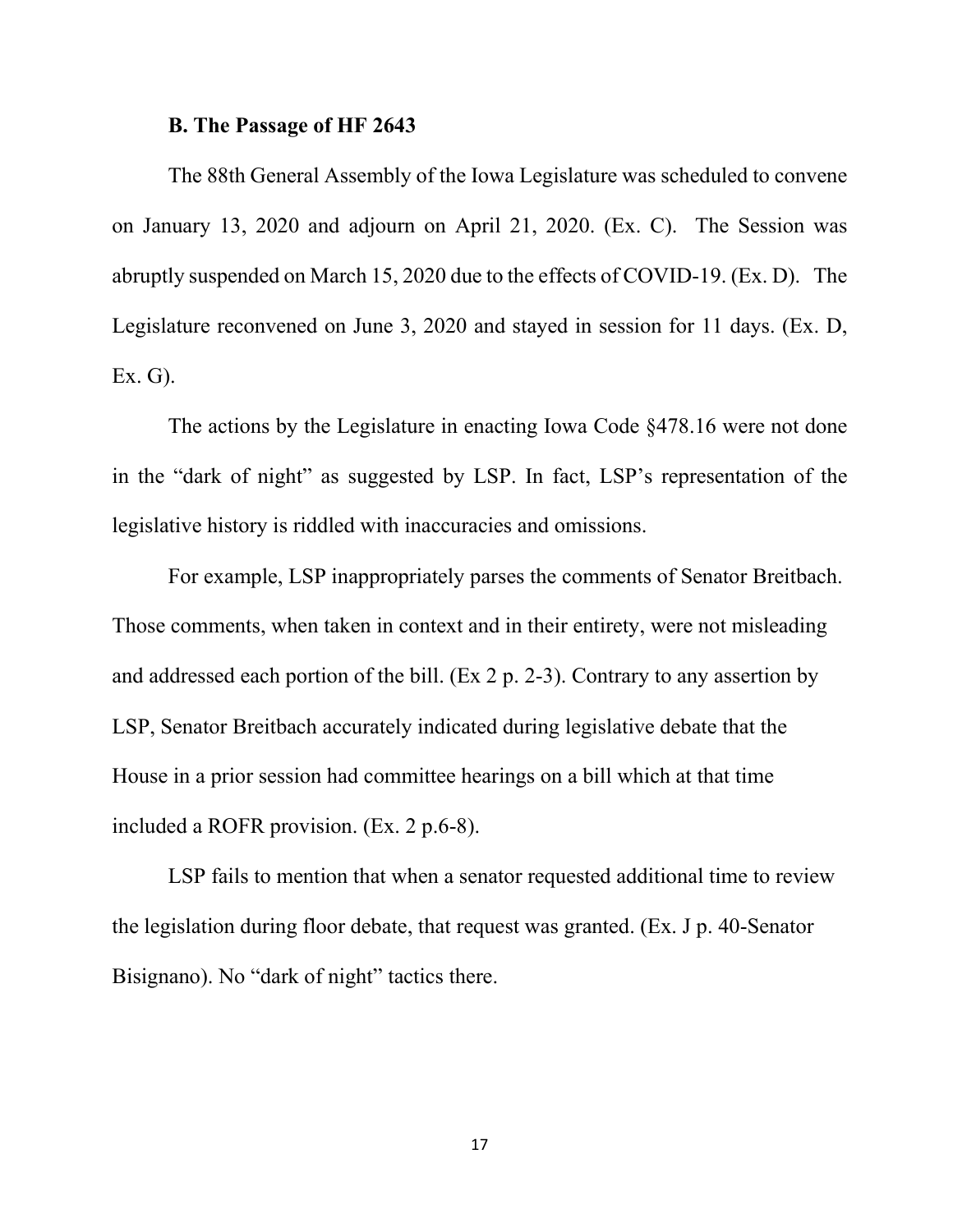LSP also overlooks that the *full* Senate Appropriations Committee considered *and* reported on HF 2643 on June 13, 2020. (Ex. F p. 46-47). The bill then passed the Senate on a vote of 30-17. (Ex. F p.41-42).

It is noteworthy that when given the opportunity to speak against the ROFR on the merits or procedurally on whether the title contained a single-subject, a representative who has now sided with LSP (Rep. Zumbach) remained silent (as did Senators Bisignano and Bolton who provided affidavits to LSP). In fact, when a vote was taken in the House on whether the title should be amended, Rep. Zumbach voted *not* to change the title. (Ex. G p. 7-8). The bill passed the House by a ten-vote margin: 51-41. (Ex. G p.8-9).

The passage of House File 2643 by the 88th General Assembly involved nothing uncommon or improper. (Smithson Aff.) In fact, a former Chief Clerk of the Iowa House has stated:

Frequently one of the final bills of each legislative session dealt with the management of state government and that often included both taxation and spending as well as economic regulatory matters. Because according to joint rules of the legislature only certain bills are eligible for consideration late in a session, such taxation and spending bills frequently contain regulatory provisions as well.<sup>[2](#page-17-0)</sup>

#### (Smithson Aff.)

<span id="page-17-0"></span><sup>&</sup>lt;sup>2</sup> W. Charles Smithson, a licensed Iowa attorney, is the Secretary of the Senate and held that position since the 85th General Assembly convened in 2017. Prior to serving as Secretary of the Senate, Mr. Smithson served as Chief Clerk of the House from 2011-2012. The responsibilities of the office of Secretary of the Senate include: maintaining the Senate calendar, legislative processing/indexing and the Senate Journal. The duties of the Chief Clerk of the House are similar.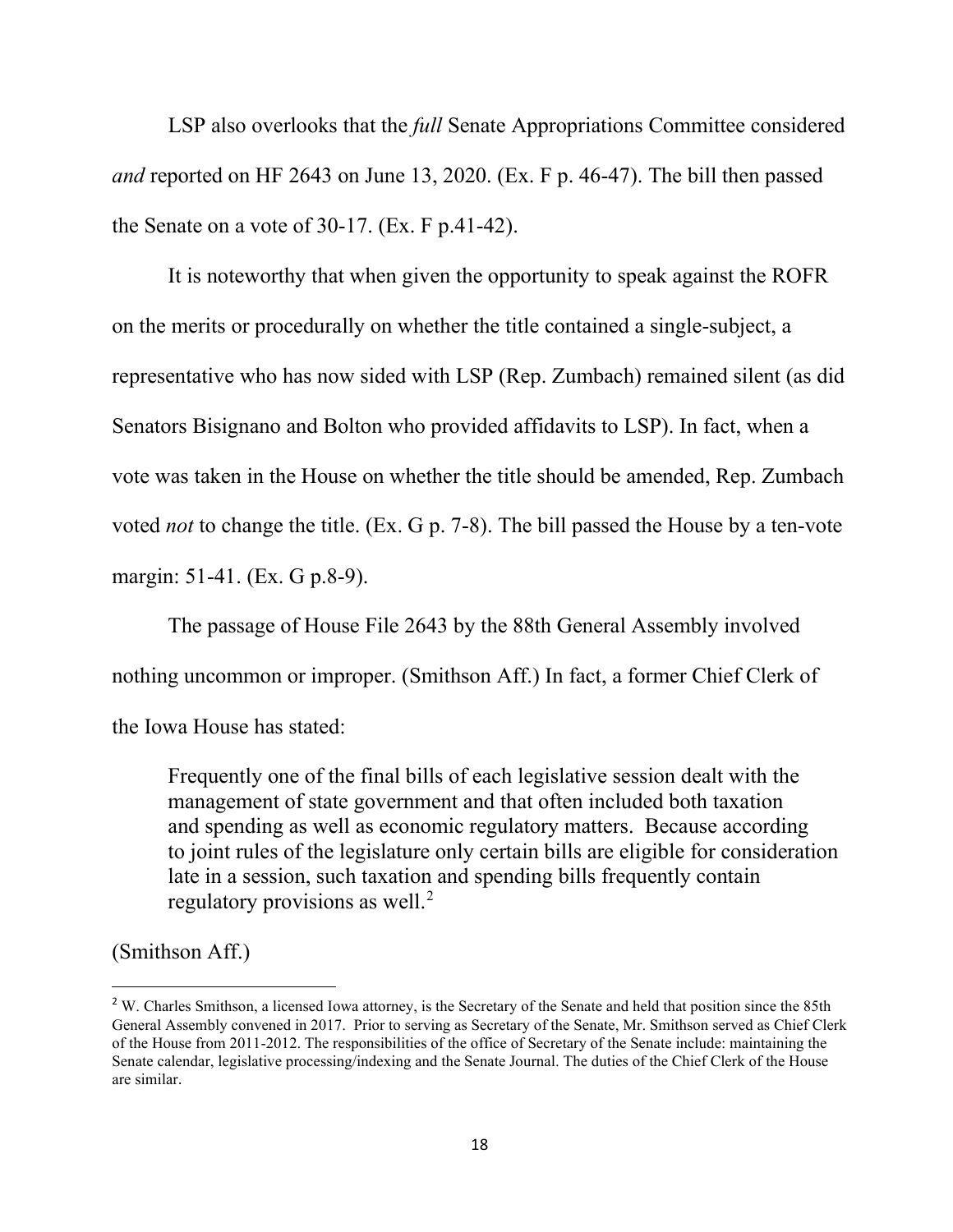Mr. Smithson disagreed with any characterization that House File 2643 was passed by the Iowa Legislature contrary to past procedures. (Smithson Aff.)

### **C. The Legislature Provided Public Notice and Opportunity for Comment**

House Study Bill 540, which contained provisions that became Iowa Code §478.16, was introduced on January 23, 2020. That very day, four MidAmerican lobbyists (David Adelman, Sara Allen, Frank Chiodo and Matt Hinch) declared as being "for" the bill. (Ex. A).

Four days later, LSP's three lobbyists (Jim Carney, Doug Struyk and Jennifer Dorman) registered against that bill. (Ex. A). The Lobbyist Declaration record reflects 69 lobbyist entries were made on HSB 540, including those for it, against it and undecided. (Ex. A).

Further, LSP's three lobbyists (Jim Carney, Doug Struyk and Jennifer Dorman) registered opposition to H.F. 2643 at 7:49 am on June 14, 2020. (Ex. B). The Lobbyist Declaration record reflects that 50 lobbyist entries were made on H.F. 2643, including those for it, against it and undecided. (Ex. B).

LSP alleges that had there been more time for legislators to consider this bill and for public input "this measure is unlikely to have passed." (LSP Br. p. 69). That comment is nothing more than pure speculation as part of a desperate attempt to have this court overrule Judge Gogerty's well-reasoned decision.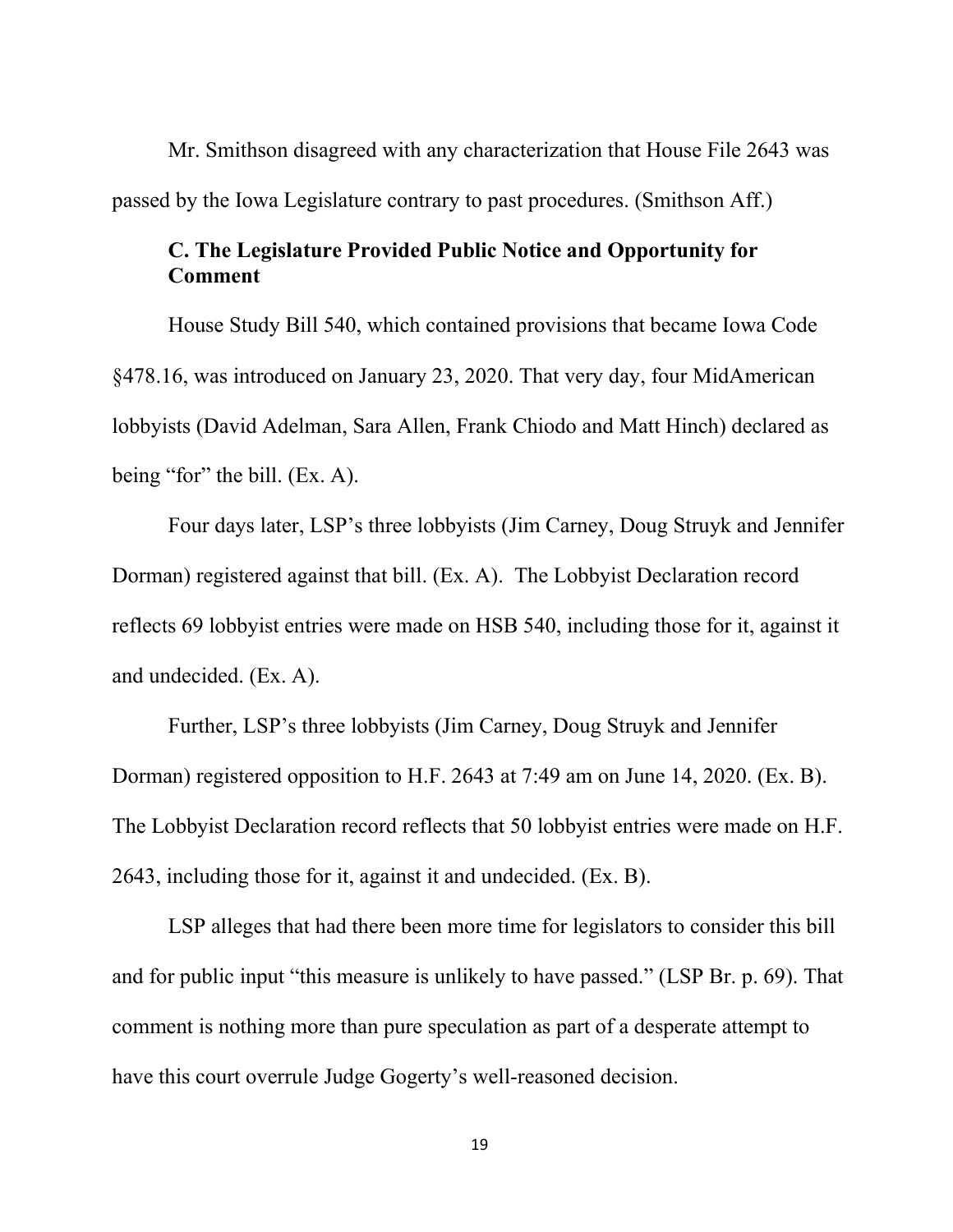The bill passed by wide margins in the Senate (30-17) and the House (51-41). These votes generally were made along party-lines. LSP's lobbyists, a virtual army of advocates, knew of the ROFR provision and registered against it before passage by both chambers.

LSP ignores the reality of a COVID-shortened legislative session in 2020 which significantly limited the number of days the Legislature met.

#### **D. IOWA PROJECTS ARE NOT NECESSARILY IMMINENT**

LSP now cites the Court to a MISO committee report on long range planning that mentions March 2022 potential projects. Assuming the Court takes judicial notice of the MISO committee report, LSP places too much emphasis on the MISO's future plans. While the MISO committee indicated that it expected to recommend a set of transmission projects to its Board of Directors in March 2022, the slide deck actually stated: "Potential solutions *may be* recommended as part of MTEP21 Appendix A *as early as* March 2022". (emphasis added). It is fair to say that MISO has not committed to a date certain when it will recommend the projects.

Further, MISO's process is a *planning* process, not a *programming* process – MISO neither implements nor compels the implementation of recommended transmission projects. Project implementation is left to developers and owners to undertake and complete, subject to the state requirements discussed herein.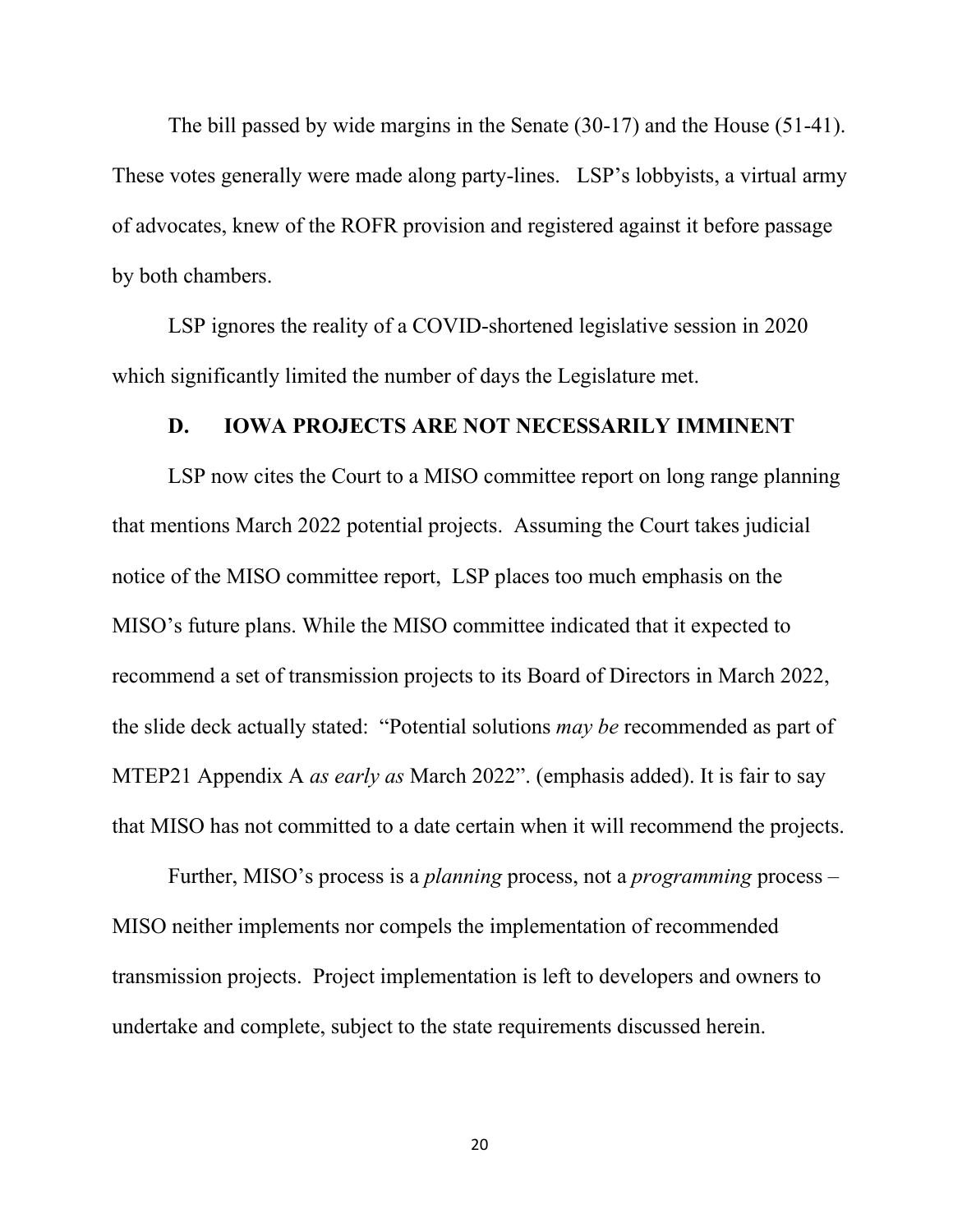#### **ARGUMENT**

**Error Preservation**. MidAmerican does not claim that LSP failed to preserve

error as required by Iowa Rule of Appellate Procedure  $6.903(2)(g)(1)$ .

**Standard Of Review.** This matter involves questions of constitutionality of

an Iowa statute; consequently, review is for correction of errors of law. See [Iowa](https://web2.westlaw.com/find/default.wl?mt=Iowa&db=1000256&rs=WLW15.04&docname=IAR6.907&rp=%2ffind%2fdefault.wl&findtype=L&ordoc=2032969954&tc=-1&vr=2.0&fn=_top&sv=Split&tf=-1&pbc=4FED869A&utid=1) 

[R.App. P. 6.903\(2\)\(g\)\(2\); 6.907.](https://web2.westlaw.com/find/default.wl?mt=Iowa&db=1000256&rs=WLW15.04&docname=IAR6.907&rp=%2ffind%2fdefault.wl&findtype=L&ordoc=2032969954&tc=-1&vr=2.0&fn=_top&sv=Split&tf=-1&pbc=4FED869A&utid=1)

## **I. THE DISTRICT COURT CORRECTLY GRANTED THE MOTION TO DISMISS**

MidAmerican adopts the argument made by the IUB on this brief point.

# **II. THE DISTRICT COURT CORRECTLY DETERMINED LSP FAILED TO MAKE THE REQUIRED SHOWING TO MEET THE PUBLIC IMPORTANCE EXCEPTION**

MidAmerican adopts the argument made by the IUB on this brief point.

# **III**. **THE DISTRICT COURT CORRECTLY DETERMINED THAT AN INJUNCTION SHOULD NOT BE ISSUED**

The district court correctly determined that an injunction should not have

been issued because LSP failed to make the required showing to be granted such

extraordinary relief.

### **A. Iowa Code Section 478. 16 Is Constitutional**

House File 2643 met the requirements in the Iowa Constitution regarding

single-subject and title. Nor was the privileges and immunities clause of the Iowa

Constitution violated by enactment of Iowa Code §478.16.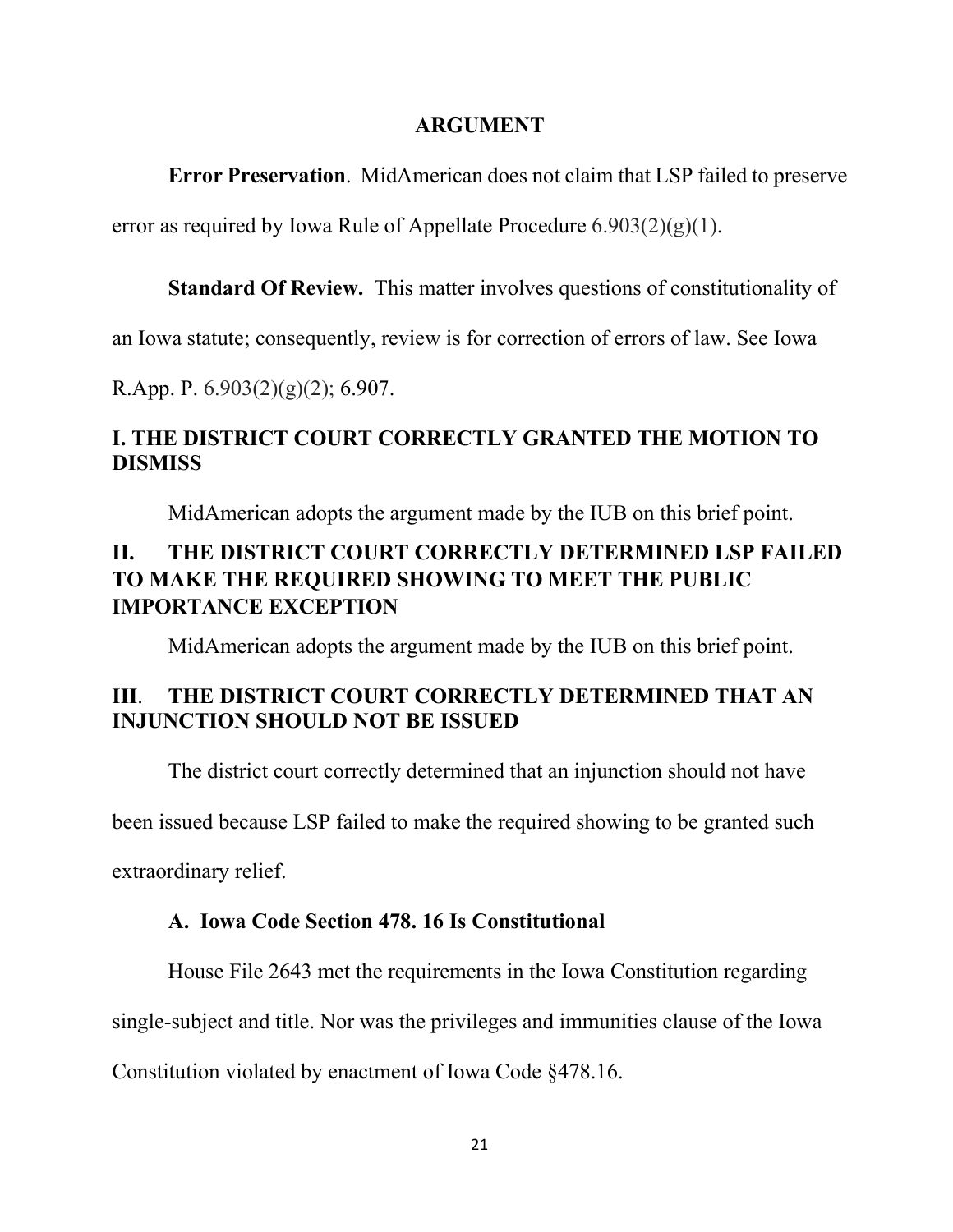### **1. H.F. 2643 Meets The Single-Subject Requirement in the Iowa Constitution**

It is well-established that the Iowa Constitution's single subject requirement is liberally construed. See *Lee Enterprises*, 162 N.W.2d at 734 (Iowa 1968). A liberal construction enables one act to embrace all matters reasonably connected with the subject expressed in the title and which are not utterly incongruous*. Id.*

A single-subject violation requires that the challenged legislation embrace "two or more dissimilar and discordant subjects that by no fair intendment can be considered as having any legitimate connection with or relation to each other." *Id. (*citing *Long v. Board of Supervisors,* [258 Iowa 1278, 1283, 142 N.W.2d 378, 381](http://www.westlaw.com/Link/Document/FullText?findType=Y&serNum=1966110886&pubNum=0000595&originatingDoc=Idc98de52ff7611d98ac8f235252e36df&refType=RP&fi=co_pp_sp_595_381&originationContext=document&vr=3.0&rs=cblt1.0&transitionType=DocumentItem&contextData=(sc.DocLink)#co_pp_sp_595_381)  [\(1966\)\)](http://www.westlaw.com/Link/Document/FullText?findType=Y&serNum=1966110886&pubNum=0000595&originatingDoc=Idc98de52ff7611d98ac8f235252e36df&refType=RP&fi=co_pp_sp_595_381&originationContext=document&vr=3.0&rs=cblt1.0&transitionType=DocumentItem&contextData=(sc.DocLink)#co_pp_sp_595_381). This does not mean that any two subjects in a multifaceted piece of legislation must, in isolation, demonstrably relate to each other for the bill to pass constitutional muster. *Id.* It is only necessary to show that all subjects relate to a single purpose. *Id.*

This proposition is clear from the language of the constitutional clause itself which provides that "[e]very act shall embrace but one subject, *and matters properly connected therewith.*" *Id. (citing* [Iowa Const. art. III, § 29](http://www.westlaw.com/Link/Document/FullText?findType=L&pubNum=1000371&cite=IACNART3S29&originatingDoc=Idc98de52ff7611d98ac8f235252e36df&refType=LQ&originationContext=document&vr=3.0&rs=cblt1.0&transitionType=DocumentItem&contextData=(sc.DocLink)) (emphasis added)). In interpreting the italicized language, the Iowa Supreme Court recognized early on that the subject of a statute lies in its ultimate objective and not in the detail or steps leading to that objective. See *[State ex. rel. Weir v. County Judge of Davis](http://www.westlaw.com/Link/Document/FullText?findType=Y&serNum=1855001127&pubNum=0000444&originatingDoc=Idc98de52ff7611d98ac8f235252e36df&refType=RP&fi=co_pp_sp_444_283&originationContext=document&vr=3.0&rs=cblt1.0&transitionType=DocumentItem&contextData=(sc.DocLink)#co_pp_sp_444_283)  County,* [2 Iowa 280, 283 \(1855\).](http://www.westlaw.com/Link/Document/FullText?findType=Y&serNum=1855001127&pubNum=0000444&originatingDoc=Idc98de52ff7611d98ac8f235252e36df&refType=RP&fi=co_pp_sp_444_283&originationContext=document&vr=3.0&rs=cblt1.0&transitionType=DocumentItem&contextData=(sc.DocLink)#co_pp_sp_444_283)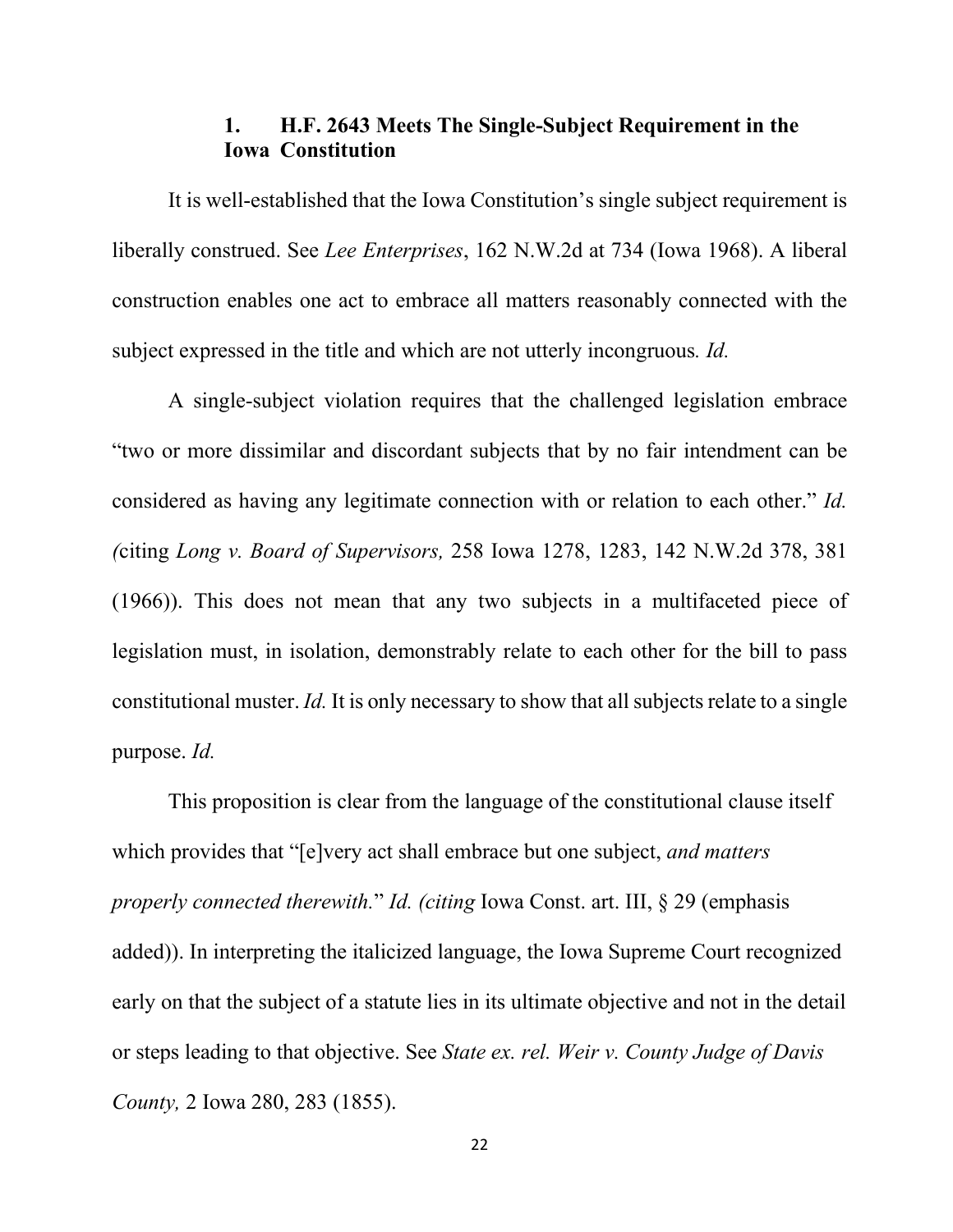Significantly, a bill with a considerably longer title and multiple matters has withstood a single-subject constitutional challenge. See *Miller v. Bair,* 444 N.W.2d 487 (Iowa 1989) (title to Senate File 395 extended for twenty-seven lines in the printed session laws and contained approximately 300 words and addressed topics from job tax credits to private wine sales).

The Iowa Supreme Court has rejected the view that the existence of two seemingly dissimilar subjects in a bill, each of which is sufficiently significant in its own right to stand independently from the other, is a *per se* violation of the singlesubject rule. *Id*. In fact, "[i]t is unimportant that matters within the single subject might more logically be classified as separate subjects if they are nevertheless germane to a single subject." *Id*.

The proper analysis is to search for (or to eliminate the presence of) a single purpose toward which the several dissimilar parts of the bill relate. *Id*. In *Miller* the court was able to identify that common purpose as being a multifaceted effort to promote economic development through two basic categories: economic development incentives and revenue adjustments. Significantly, the Court did not find any absolute prohibition against the legislature exercising both the police and taxing powers in a single act.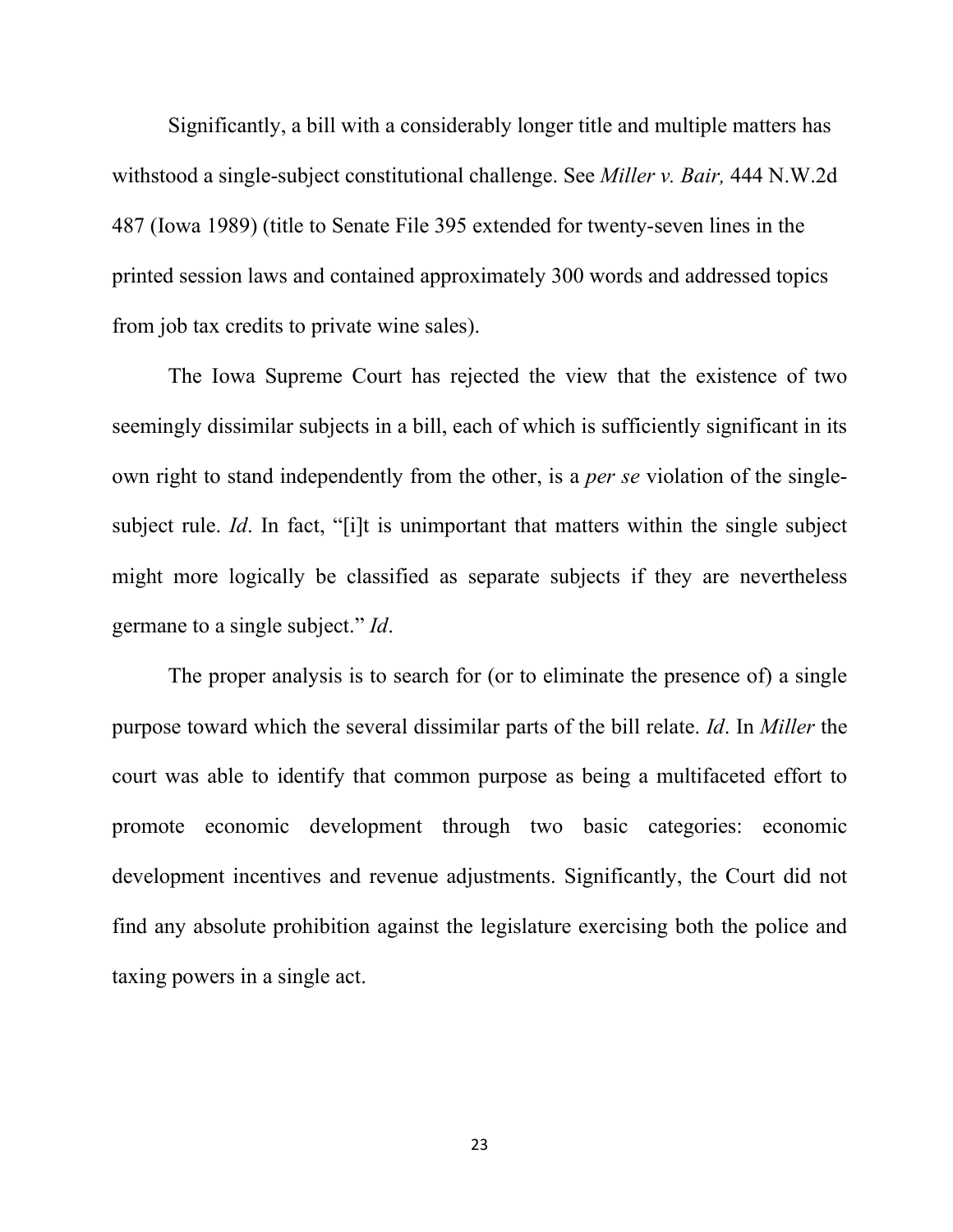Here the legislation involved legal and regulatory responsibilities which included appropriations. Thus, LSP was not likely to succeed on its single-subject constitutional challenge.<sup>[3](#page-23-0)</sup>

#### **2. HF 2643's Title Provided Fair Notice.**

The title clause of the Iowa Constitution "should be liberally construed. " *Indep. Sch. Dist. of Cedar Rapids v. Iowa Emp. Sec. Comm., 237 Iowa 1301, 1313,* 25 N.W.2d 491,498 (Iowa 1946). "The title need not be an index or epitome of the act." Id. Where there is doubt as to the sufficiently of the title, it should be resolved in favor of validity." *State v. Gibson*, 189 Iowa 1212, 1213, 174 N.W. 34, 37 (1919). Indeed, the notion of liberal construction is the "foremost principle in Article III, section 29 cases." *Motor Club of Iowa v. Dep't of Trans.,* 265 N.W.2d 151, 153 (Iowa 1978) Put simply, "[t]he legal environment established by Article III section 29 is not demanding." Op. No. 85-5-1, 1985 W.L. 68969 at 1 (Iowa Att'y Gen. May 1, 1985).

<span id="page-23-0"></span><sup>3</sup> While LSP did not cite to any legislator affidavits in its appellant's brief, the appendix contained such affidavits. To the extent LSP seeks to rely on such affidavits, the Court should not give any weight to such affidavits. When a constitutional challenge is made to an Iowa statute, it is not proper for a court to determine legislative intent from legislator affidavits. See *AFSCME Iowa Council v. State*, 928 N.W.2d 21, 36 (Iowa 2019); *[Rhoades v. State](http://www.westlaw.com/Link/Document/FullText?findType=Y&serNum=2038680033&pubNum=0000595&originatingDoc=Ib853424078c711e998e8870e22e55653&refType=RP&fi=co_pp_sp_595_447&originationContext=document&vr=3.0&rs=cblt1.0&transitionType=DocumentItem&contextData=(sc.Search)#co_pp_sp_595_447)*, 880 [N.W.2d 431, 447 \(Iowa 2016\)](http://www.westlaw.com/Link/Document/FullText?findType=Y&serNum=2038680033&pubNum=0000595&originatingDoc=Ib853424078c711e998e8870e22e55653&refType=RP&fi=co_pp_sp_595_447&originationContext=document&vr=3.0&rs=cblt1.0&transitionType=DocumentItem&contextData=(sc.Search)#co_pp_sp_595_447) (affidavits from legislators or former legislators are inadmissible on the subject of legislative intent); *Lee Enterprises v. Iowa State Tax Commission*, 162 N.W.2d 730, 734 (Iowa 1968) (court sustained objections to offered testimony from four legislators who testified as to the inadequate consideration given to an act by the legislature) Iowa adopts this view because legislators, individually and collectively, can have multiple or mixed motives when voting on legislation. *AFSCME*, 928 N.W.2d at 36-37 (citing *[S.C. Educ. Ass'n v. Campbell](http://www.westlaw.com/Link/Document/FullText?findType=Y&serNum=1989124976&pubNum=0000350&originatingDoc=Ib853424078c711e998e8870e22e55653&refType=RP&fi=co_pp_sp_350_1261&originationContext=document&vr=3.0&rs=cblt1.0&transitionType=DocumentItem&contextData=(sc.Search)#co_pp_sp_350_1261)*, [883 F.2d 1251, 1261 \(4th Cir. 1989\)](http://www.westlaw.com/Link/Document/FullText?findType=Y&serNum=1989124976&pubNum=0000350&originatingDoc=Ib853424078c711e998e8870e22e55653&refType=RP&fi=co_pp_sp_350_1261&originationContext=document&vr=3.0&rs=cblt1.0&transitionType=DocumentItem&contextData=(sc.Search)#co_pp_sp_350_1261) (quoting *Edwards v. Aguillard*[, 482 U.S. 578, 636–37, 107 S. Ct. 2573, 2605, 96](http://www.westlaw.com/Link/Document/FullText?findType=Y&serNum=1987076775&pubNum=0000708&originatingDoc=Ib853424078c711e998e8870e22e55653&refType=RP&fi=co_pp_sp_708_2605&originationContext=document&vr=3.0&rs=cblt1.0&transitionType=DocumentItem&contextData=(sc.Search)#co_pp_sp_708_2605)  [L.Ed.2d 510 \(1987\)](http://www.westlaw.com/Link/Document/FullText?findType=Y&serNum=1987076775&pubNum=0000708&originatingDoc=Ib853424078c711e998e8870e22e55653&refType=RP&fi=co_pp_sp_708_2605&originationContext=document&vr=3.0&rs=cblt1.0&transitionType=DocumentItem&contextData=(sc.Search)#co_pp_sp_708_2605) (Scalia, J., dissenting)).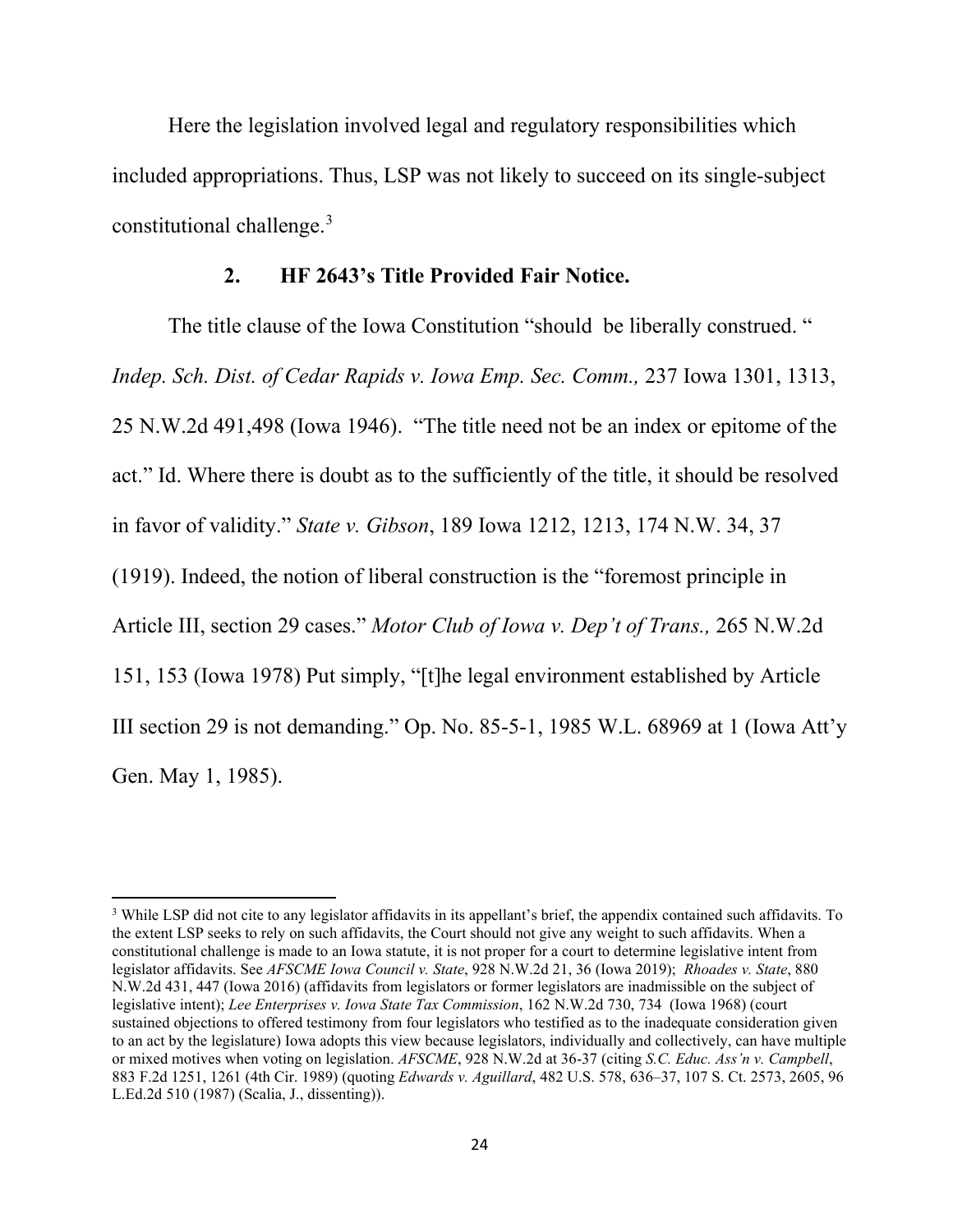The Court must afford "deferential consideration" to bills challenged under Article III section 29, *Utilicorp United, Inc. v. Iowa Util. Bd*., 570 N.W.2d 451, 454 (Iowa 1997). HF 2643 satisfies that standard and is also materially analogous to two appellate cases. For example, the Iowa Supreme Court has rejected a title challenge because, in addition to describing a broad subject, the bill's title referred "to the establishment of administrative requirements." *Burlington & Summit Apts. v. Manolato*, 233 Iowa 15, 19, 7 N.W. 2d 26, 28 (Iowa 1942). Similarly, in *Rush v. Reynolds*, the Court of Appeal commented that several seemingly disparate subjects "arguably fit under the legal and regulatory responsibilities clause" in the bill's title and so "the title . . .would not have required amendment." *Rush v. Reynolds*, 946 N.W.2d 543, 2020 WL 825953 \*13 n. 21 (Iowa 2020).

The title here includes a phrase noting the bill establishes legal and regulatory responsibilities. That phrase is sufficient; the legislature is not required to make every bill an exhaustive index of every provision it amends and every regulatory responsibility it imposes. See *Burlington & Summit*, 233 Iowa at 19, 7 N.W.2d at 28. The legislature may use titles that are "plain and broad, and direct [ ] the attention to the general subject." *Iowa Savings & Loan Ass'n v. Selby*, 111 Iowa 402, 82 N.W.2d 968, 969 (1900).

Because the title meets those standards which are exceptionally deferential, LSP was not likely to succeed on the title challenge to HF 2643.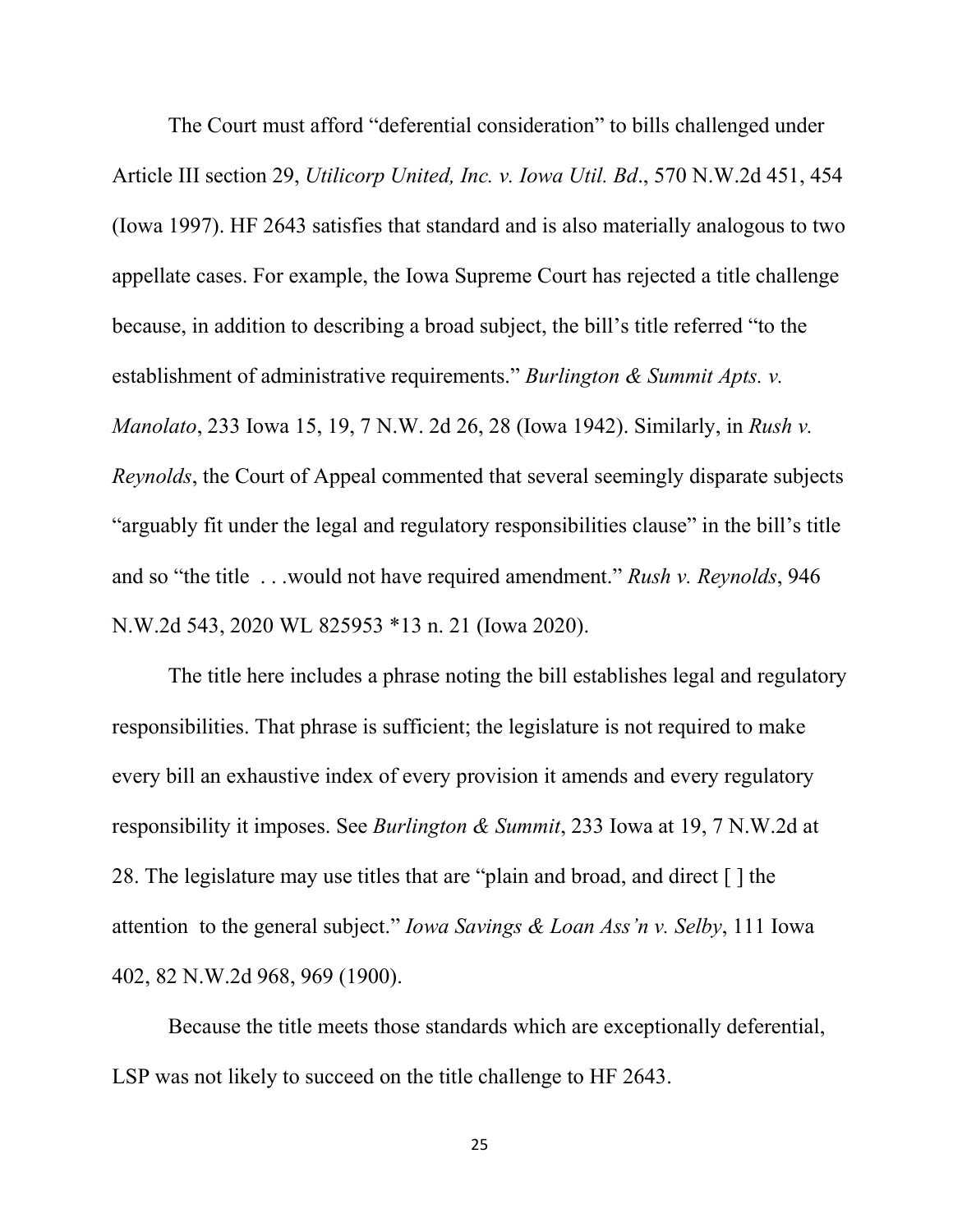### **3. Iowa Code Section 478.16 Does Not Violate the Privileges and Immunities Clause of the Iowa Constitution.**

MidAmerican adopts the argument made by ITC Midwest on this brief point.

## **B. The District Court Properly Found That LSP Failed To Show Imminent Injury**

The final element LSP was required to prove to obtain a temporary injunction

was that irreparable injury was "imminent." No projects that would be eligible for the

ROFR are pending through MISO in Iowa in the near future.

Accordingly, LSP failed to meet its burden to show imminent injury which was required to justify entry of a temporary injunction.

### **CONCLUSION**

For these reasons, this Court should affirm the decision of the district court

and deny LSP's request for temporary injunctive relief based on the reasons set

forth.

## **REQUEST FOR ORAL ARGUMENT**

Appellees request that this matter be heard orally upon submission of this case.

/s/Stanley J. Thompson Stanley J. Thompson (AT0007811) DENTONS DAVIS BROWN PC 4201 Westown Parkway, Suite 300 West Des Moines, Iowa 50266 Telephone: (515) 288-2500 Facsimile: (515) 243-0654 Email: [stan.thompson@dentons.com](mailto:stan.thompson@dentons.com)

ATTORNEY FOR INTERVENOR-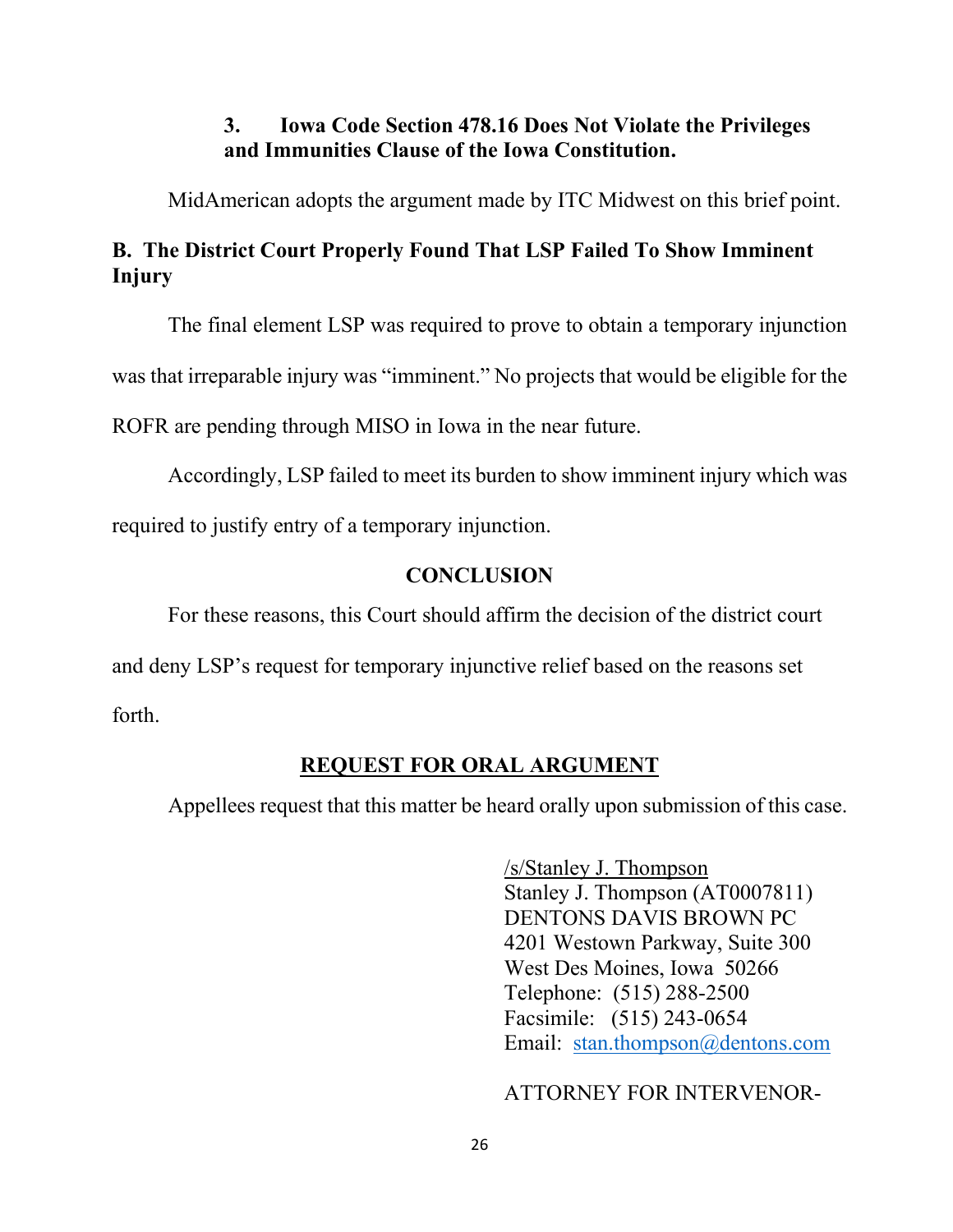# APPELLEE MIDAMERICAN ENERGY COMPANY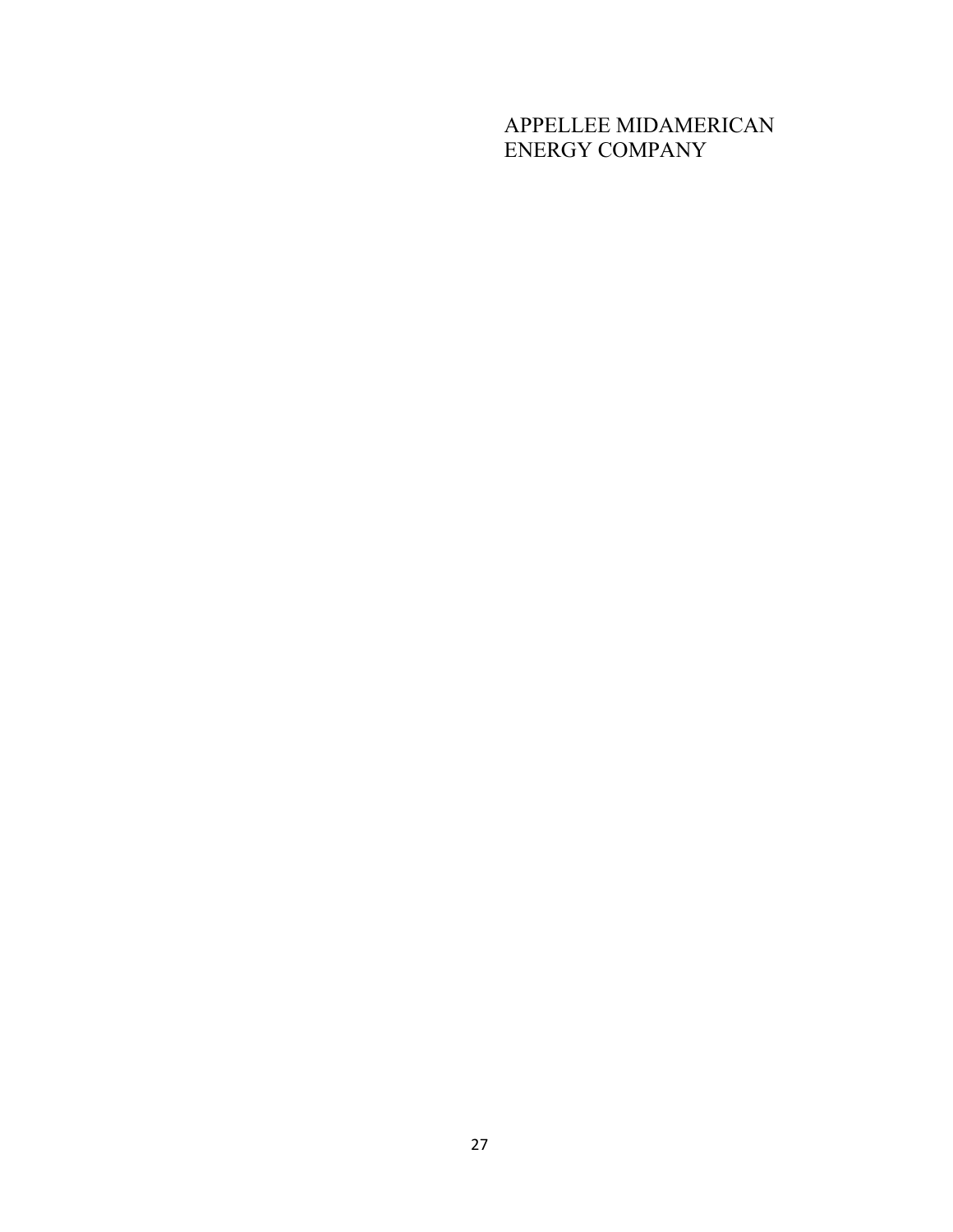### **CERTIFICATE OF COMPLIANCE**

1. This brief complies with the type-volume limitation of Iowa R. App. P.  $6.903(1)(g)(1)$  or (2) because:

This brief contains 3,871 words, excluding the parts of the brief exempted by Iowa R. App. P. 6.903(1)(g)(1).

2. This brief complies with the typeface requirements of Iowa R. App. P.  $6.903(1)(e)$  and the type-style requirements of Iowa R. App. P.  $6.903(1)(f)$  because:

This brief has been prepared in a proportionally spaced typeface using Microsoft Word 2007 in Times New Roman, size 14.

Date: November 8, 2021

/s/ Stanley J. Thompson Stanley J. Thompson, AT0007811 Dentons Davis Brown P.C. 4201 Westown Parkway, Suite 300 West Des Moines, Iowa 50266 Telephone: (515) 288-2500 Facsimile: (515) 243-0654 Email: [stan.thompson@dentons.com](mailto:stan.thompson@dentons.com)

ATTORNEY FOR INTERVENOR-APPELLEE MIDAMERICAN ENERGY COMPANY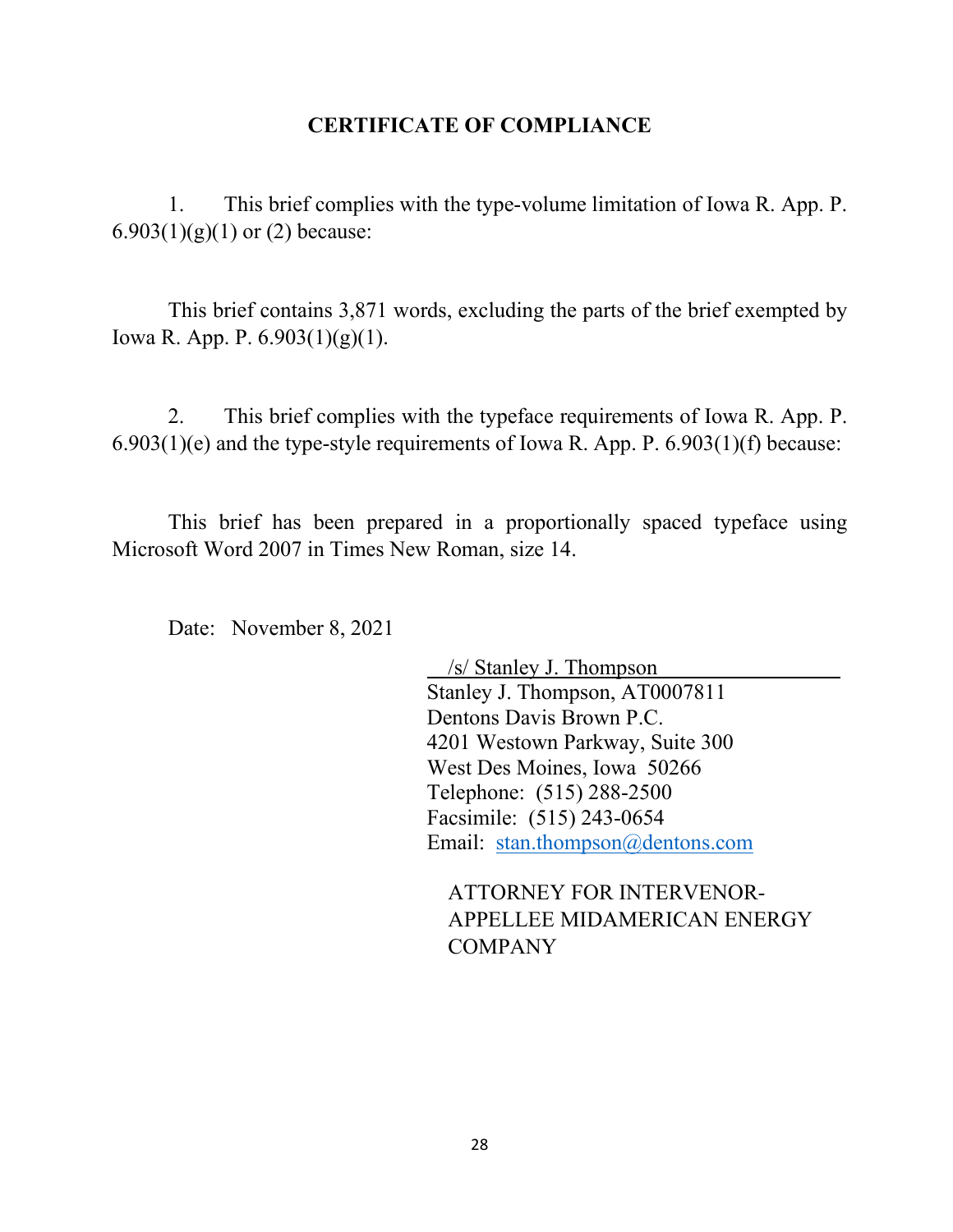### **CERTIFICATE OF FILING AND CERTIFICATE OF SERVICE**

I, Stanley J. Thompson, hereby certify that on the 8th day of November, 2021, I electronically filed the foregoing Appellees' Proof Brief with the Clerk of the Iowa Supreme Court by using the EDMS system and all persons who have filed appearances are registered EDMS users and that service will be accomplished by the EDMS system on the following:

| Charles F. Becker                  | David M. Ranscht                  |
|------------------------------------|-----------------------------------|
| Michael R. Reck                    | Benjamin Flickinger               |
| Erika L. Bauer                     | <b>Assistant Attorney General</b> |
| <b>BELIN McCORMICK. P.C.</b>       | 1305 E. Walnut Street, 2nd Floor  |
| 666 Walnut Street, Suite 2000      | Des Moines, IA 50319              |
| Des Moines, IA 50309-3989          | Email: David.ranscht@ag.iowa.gov  |
| Email: cfbecker@belinmccormick.com | Ben.flickinger@ag.iowa.gov        |
| mrreck@belinmccormick.com          | <b>ATTORNEYS FOR APPELLEES</b>    |
| elbauer@belinmccormick.com         |                                   |
| <b>ATTORNEYS FOR APPELLANTS</b>    |                                   |
|                                    |                                   |
| Bret A. Dublinske                  | Amy Monopoli                      |
| Lisa M. Agrimonti                  | ITC Holdings Corp.                |
| Frederickson & Byron, P.A.         | 100 E. Grand Avenue, Suite 230    |
| 505 E. Grand Avenue, Suite 200     | Des Moines, IA 50309              |
| Des Moines, IA 50309               | Email: amonopoli@itctransco.com   |
| Email: bdublinske@fredlaw.com      | ATTORNEY FOR ITC MIDWEST,         |
| lagrimonti@fredlaw.com             | LLC (INTERVENOR)                  |
| ATTORNEYS FOR ITC MIDWEST,         |                                   |
| <b>LLC</b>                         |                                   |
| (INTERVENOR)                       |                                   |

/s/ Stanley J. Thompson

Stanley J. Thompson, AT0007811 Dentons Davis Brown P.C. 4201 Westown Parkway, Suite 300 West Des Moines, Iowa 50266 Telephone: (515) 288-2500 Facsimile: (515) 243-0654 Email: [stan.thompson@dentons.com](mailto:stan.thompson@dentons.com)